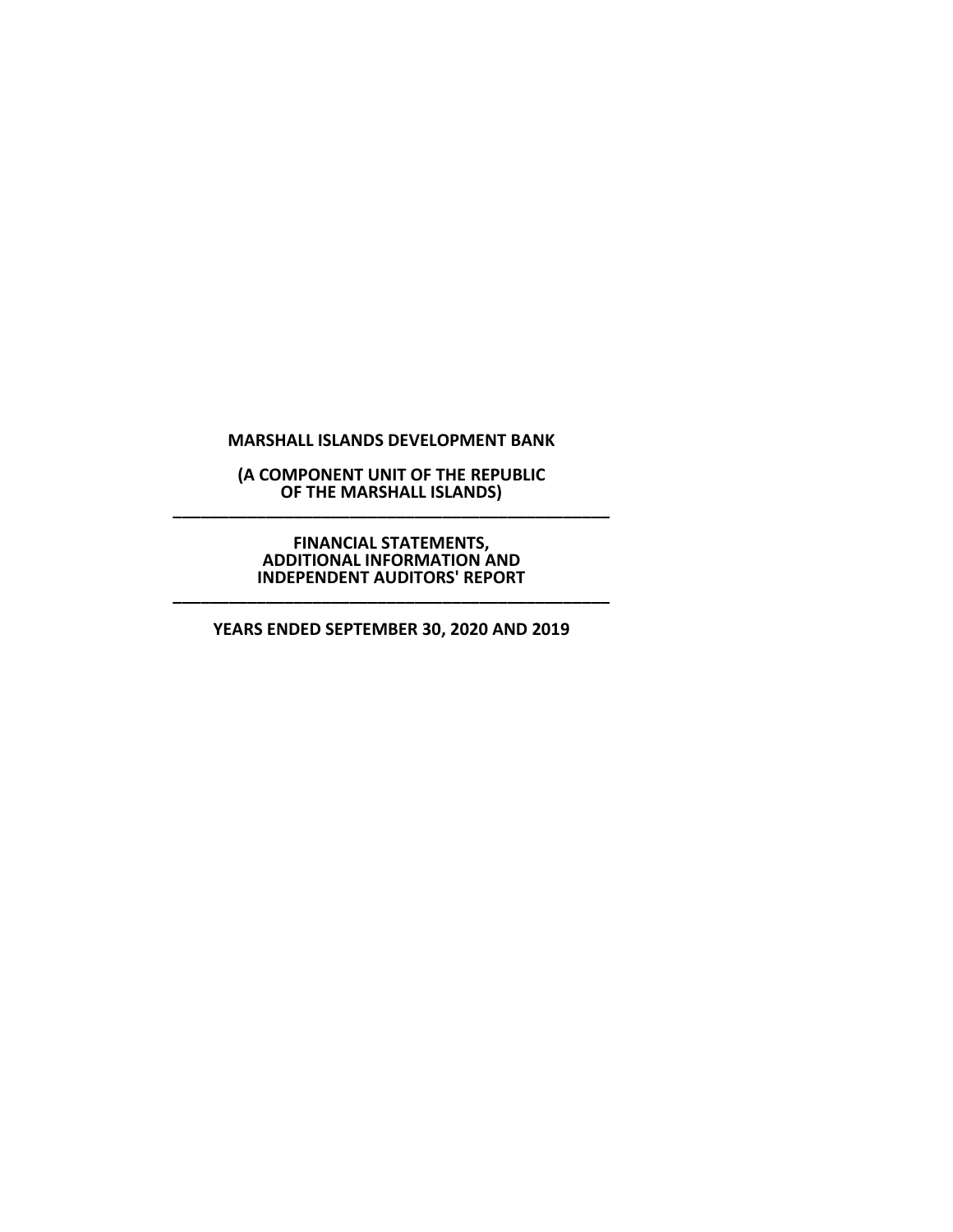Years Ended September 30, 2020 and 2019 Table of Contents

|     |                                                                                                                                                                                            | Page No. |
|-----|--------------------------------------------------------------------------------------------------------------------------------------------------------------------------------------------|----------|
| I.  | <b>INDEPENDENT AUDITORS' REPORT</b>                                                                                                                                                        | 1        |
| ΙΙ. | <b>MANAGEMENT'S DISCUSSION AND ANALYSIS</b>                                                                                                                                                | 4        |
| Ш.  | <b>FINANCIAL STATEMENTS:</b>                                                                                                                                                               |          |
|     | <b>Statements of Net Position</b>                                                                                                                                                          | 9        |
|     | Statements of Revenues, Expenses and Changes in Net Position                                                                                                                               | 10       |
|     | <b>Statements of Cash Flows</b>                                                                                                                                                            | 11       |
|     | <b>Notes to Financial Statements</b>                                                                                                                                                       | 12       |
| IV. | OTHER SUPPLEMENTARY INFORMATION:                                                                                                                                                           |          |
|     | <b>Combining Statement of Net Position</b>                                                                                                                                                 | 24       |
|     | Combining Statement of Revenues, Expenses and Changes in Net Position                                                                                                                      | 25       |
| V.  | INDEPENDENT AUDITORS' REPORT ON COMPLIANCE WITH<br><b>LAWS AND REGULATIONS</b>                                                                                                             |          |
|     | Independent Auditors' Report on Internal Control Over Financial<br>Reporting and on Compliance and Other Matters Based on an<br>Audit of Financial Statements Performed in Accordance With |          |
|     | <b>Government Auditing Standards</b>                                                                                                                                                       | 26       |
|     | Schedule of Findings and Responses                                                                                                                                                         | 28       |
|     | <b>Unresolved Prior Year Findings</b>                                                                                                                                                      | 30       |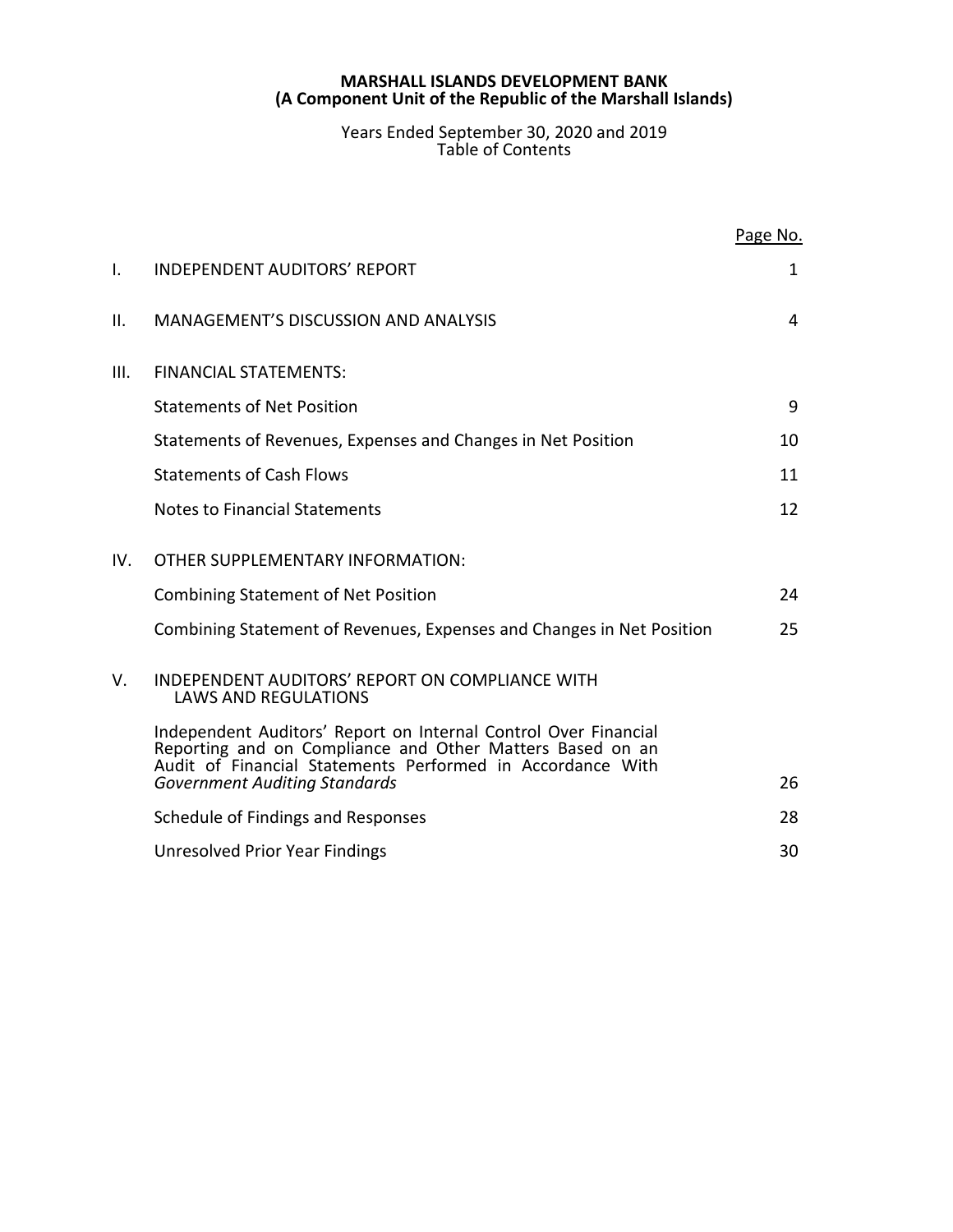Deloitte & Touche LLP 361 South Marine Corps Drive Tamuning, GU 96913-3973 USA

Tel: +1 (671) 646-3884 Fax: +1 (671) 649-4265

www.deloitte.com

# **INDEPENDENT AUDITORS' REPORT**

Board of Directors Marshall Islands Development Bank:

# **Report on the Financial Statements**

We have audited the accompanying financial statements of the Marshall Islands Development Bank (MIDB), a component unit of the Republic of the Marshall Islands, which comprise the statements of net position as of September 30, 2020 and 2019, and the related statements of revenues, expenses and changes in net position and of cash flows for the years then ended, and the related notes to the financial statements.

# *Management's Responsibility for the Financial Statements*

Management is responsible for the preparation and fair presentation of these financial statements in accordance with accounting principles generally accepted in the United States of America; this includes the design, implementation, and maintenance of internal control relevant to the preparation and fair presentation of financial statements that are free from material misstatement, whether due to fraud or error.

# *Auditors' Responsibility*

Our responsibility is to express an opinion on these financial statements based on our audits. We conducted our audits in accordance with auditing standards generally accepted in the United States of America and the standards applicable to financial audits contained in *Government Auditing Standards,* issued by the Comptroller General of the United States. Those standards require that we plan and perform the audit to obtain reasonable assurance about whether the financial statements are free from material misstatement.

An audit involves performing procedures to obtain audit evidence about the amounts and disclosures in the financial statements. The procedures selected depend on the auditor's judgment, including the assessment of the risks of material misstatement of the financial statements, whether due to fraud or error. In making those risk assessments, the auditor considers internal control relevant to the entity's preparation and fair presentation of the financial statements in order to design audit procedures that are appropriate in the circumstances, but not for the purpose of expressing an opinion on the effectiveness of the entity's internal control. Accordingly, we express no such opinion. An audit also includes evaluating the appropriateness of accounting policies used and the reasonableness of significant accounting estimates made by management, as well as evaluating the overall presentation of the financial statements.

We believe that the audit evidence we have obtained is sufficient and appropriate to provide a basis for our audit opinion.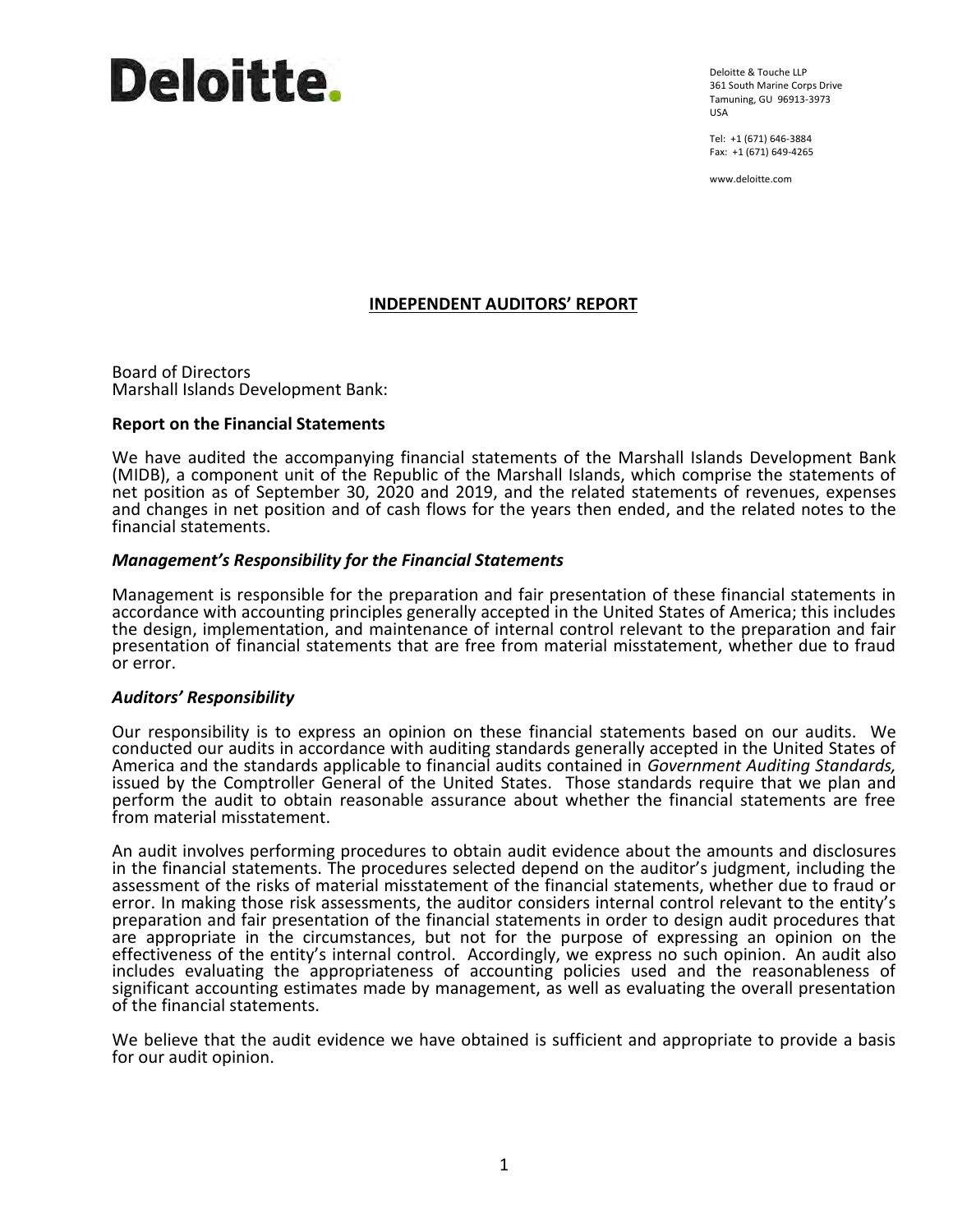# *Opinion*

In our opinion, the financial statements referred to above present fairly, in all material respects, the financial position of MIDB as of September 30, 2020 and 2019, and the results of its operations and its cash flows for the years then ended in accordance with accounting principles generally accepted in the United States of America.

# *Emphasis-of-Matters*

# *Financial Statement Presentation*

As discussed in Note 2 to the financial statements, MIDB elected to present an unclassified statement of net position because current assets are not matched with current liabilities. Presentation of a classified statement of net position for MIDB would be misleading to the extent that the financial statements may be materially misstated.

# *COVID-19*

As discussed in Note 15 to the financial statements, MIDB has determined that the COVID-19 pandemic may negatively impact its business, results of operations and net position. MIDB is unable to reasonably estimate its ultimate financial impact.

Our opinion is not modified with respect to these matters.

# *Other Matters*

# *Required Supplementary Information*

Accounting principles generally accepted in the United States of America require that the Management's Discussion and Analysis on pages 4 through 8 be presented to supplement the financial statements. Such information, although not a part of the financial statements, is required by the Governmental Accounting Standards Board who considers it to be an essential part of financial reporting for placing the financial statements in an appropriate operational, economic, or historical context. We have applied certain limited procedures to the required supplementary information in accordance with auditing standards generally accepted in the United States of America, which consisted of inquiries of management about the methods of preparing the information and comparing the information for consistency with management's responses to our inquiries, the financial statements, and other knowledge we obtained during our audit of the financial statements. We do not express an opinion or provide any assurance on the information because the limited procedures do not provide us with sufficient evidence to express an opinion or provide any assurance.

# *Other Information*

Our audits were conducted for the purpose of forming an opinion on the financial statements as a whole. The Other Supplementary Information on pages 24 and 25 is presented for purposes of additional analysis and is not a required part of the financial statements. Such information is the responsibility of management and was derived from and relates directly to the underlying accounting and other records used to prepare the financial statements. The information has been subjected to the auditing procedures applied in the audit of the financial statements and certain additional procedures, including comparing and reconciling such information directly to the underlying accounting and other records used to prepare the financial statements or to the financial statements themselves, and other additional procedures in accordance with auditing standards generally accepted in the United States of America. In our opinion, the information is fairly stated, in all material respects, in relation to the financial statements as a whole.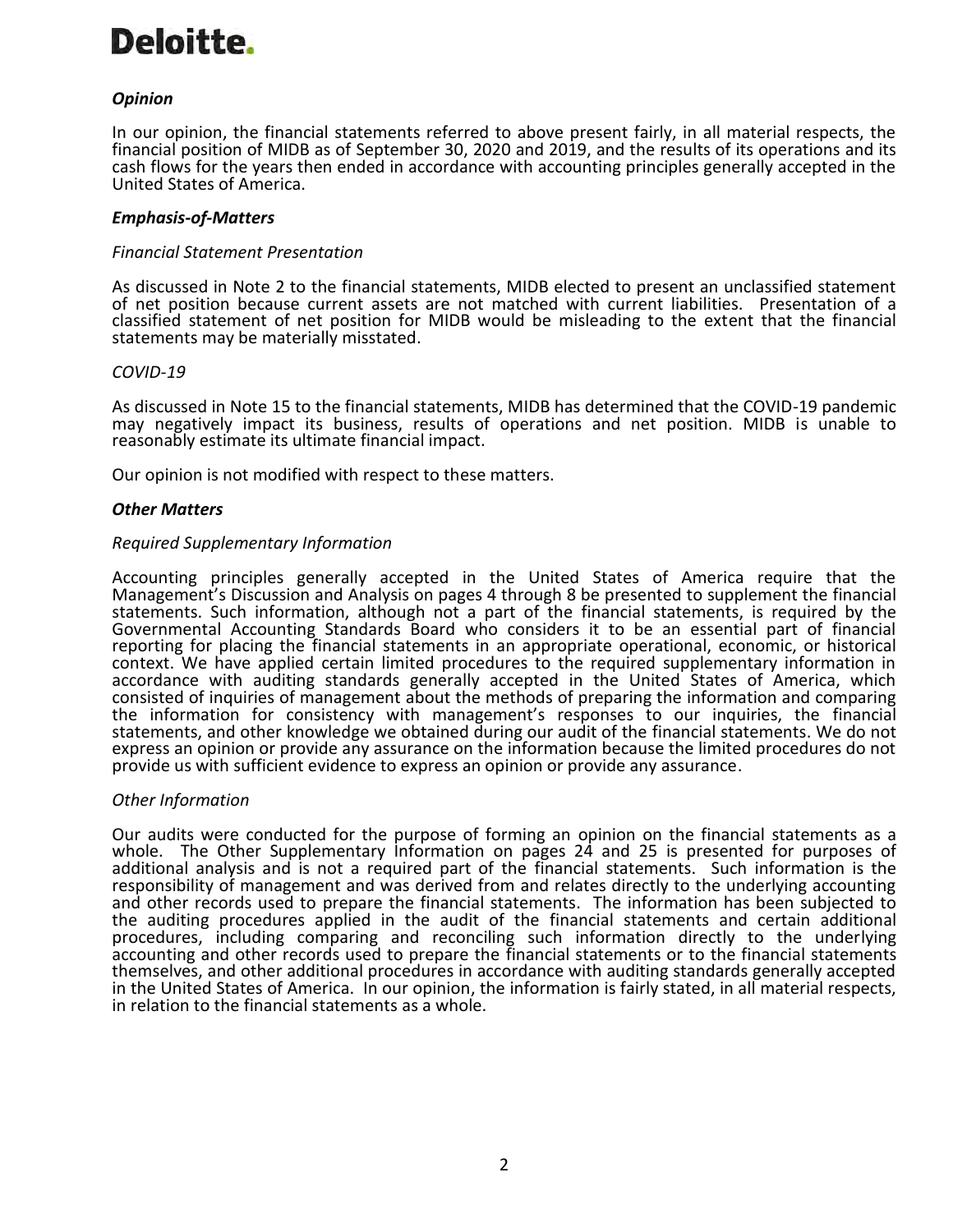# **Other Reporting Required by** *Government Auditing Standards*

In accordance with *Government Auditing Standards*, we have also issued our report dated January 24, 2022, on our consideration of MIDB's internal control over financial reporting and on our tests of its compliance with certain provisions of laws, regulations, contracts, and grant agreements and other matters. The purpose of that report is solely to describe the scope of our testing of internal control over financial reporting and compliance and the results of that testing, and not to provide an opinion on the effectiveness of MIDB's internal control over financial reporting or on compliance. That report is an integral part of an audit performed in accordance with *Government Auditing Standards* in considering MIDB's internal control over financial reporting and compliance.

January 24, 2022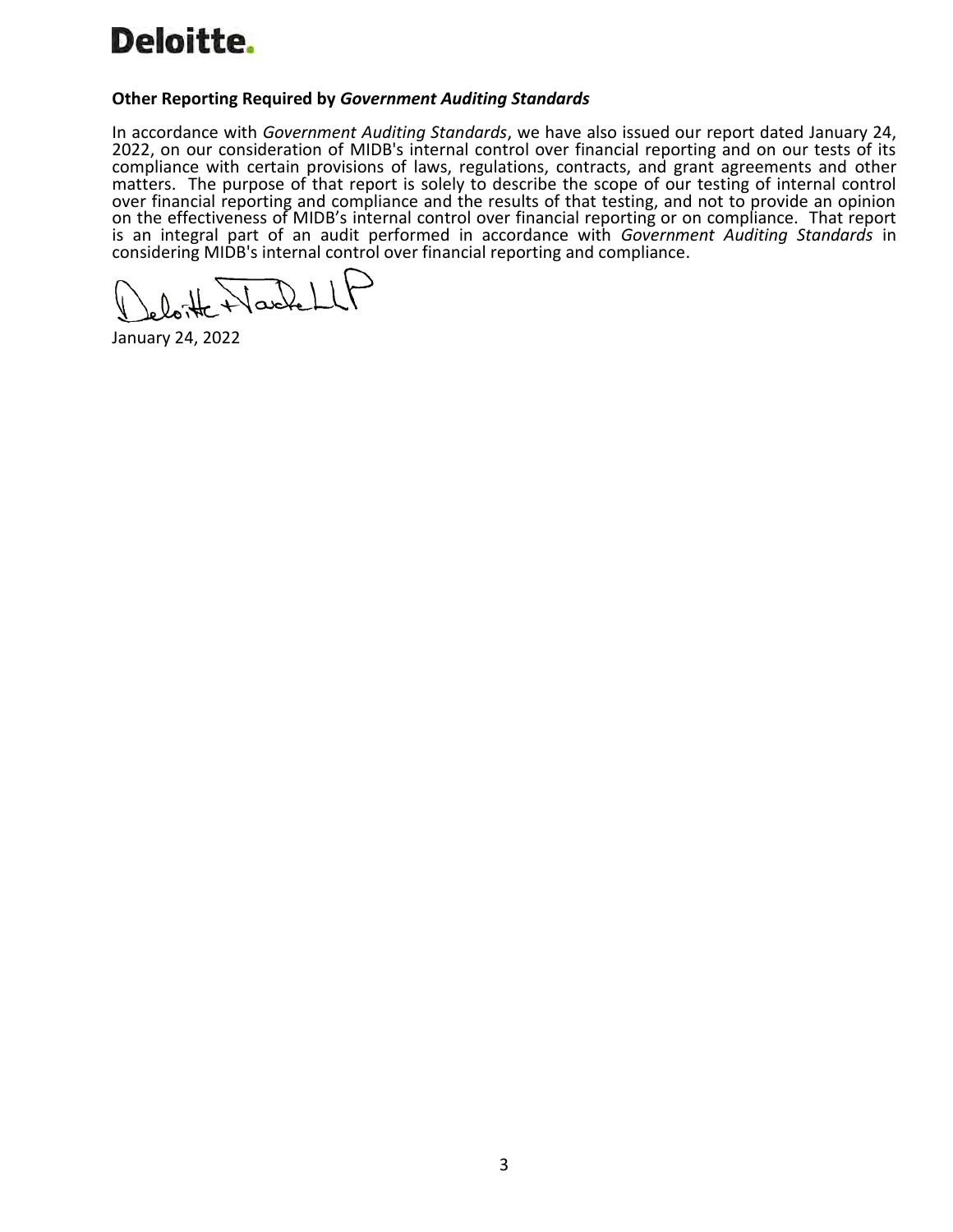Management's Discussion and Analysis Years Ended September 30, 2020 and 2019

Fiscal year October 1, 2019 to September 30, 2020 has been a productive year for the Marshall Islands Development Bank (MIDB). During the fiscal year, the Bank's resources were utilized to prioritize Commercial, Small-Medium Enterprises, Food Security and Consumer Loans with the goal and purpose of improving the living standards and conditions of the people of the Republic of the Marshall Islands. Management's Discussion and Analysis will give you an overview of the Bank's financial highlights and activities for the fiscal year ended September 30, 2020.

# **FINANCIAL HIGHLIGHTS**

- MIDB's total assets increased by \$5.1M or 12.5% from \$40.9M in 2019 to \$46M in 2020.
- MIDB's total net position increased by \$4.8M or 12.5% over the course of this year's operations. Net position represents funds from the RMI Government and the USDA Self-Help Housing Project.
- Operating revenues increased by \$0.3M from \$3.9M in 2019 to \$4.2M in 2020, \$2.8M of which was generated through interest on loans. Operating and general administrative expenses increased by \$0.2M from \$2.3M in 2019 to \$2.5M in 2020.
- Allowance for loan losses decreased by \$2.4M from \$7.1M in 2019 to \$4.7M in 2020. Total nonoperating revenues decreased by \$0.5M from \$1.1M in 2019 to \$0.6M in 2020.

# **ANALYSIS OF MIDB'S FINANCIAL STATUS**

This analysis serves as an overview to MIDB's basic financial statements. At the end of the fiscal year 2020, MIDB's assets of \$46M exceeded liabilities of \$3M by \$43M. However, \$0.9M or 2.1% of the net position is either invested in capital assets or in restricted funds that can only be used for the purpose of which the funds were created. The capital assets are resources used by MIDB during the course of its operations to provide services to the people and are assets that are not easily liquidated. As of September 30, 2020, unrestricted net position amounted to \$42.1M, enough to repay all outstanding debt. A summary of MIDB's Statements of Net Position as of September 30, 2020 compared with 2019 and 2018 is presented below:

#### **Summary Statements of Net Position** As of September 30

|                                            |               | 2020         | 2019             |               | $\mathcal{L}$<br>Change<br>2020-2019 | %<br>Change<br>2020-2019 | 2018               |
|--------------------------------------------|---------------|--------------|------------------|---------------|--------------------------------------|--------------------------|--------------------|
| Assets:                                    |               |              |                  |               |                                      |                          |                    |
| Loans receivable                           | $\mathcal{L}$ | 22, 264, 979 | \$<br>21,248,840 | $\mathcal{L}$ | 1,016,139                            | 4.8%                     | \$<br>20, 317, 855 |
| Investment in stock                        |               | 9,452,095    | 9,068,994        |               | 383,101                              | 4.2%                     | 8,189,665          |
| Due from RepMar                            |               | 2,562,806    | 3,904,330        |               | (1, 341, 524)                        | $(34.4)\%$               |                    |
| Current and other assets                   |               | 11,317,046   | 6,273,244        |               | 5,043,802                            | 80.4%                    | 9,112,623          |
| Capital assets                             |               | 415,514      | 391,664          |               | 23,850                               | 6.1%                     | 522,148            |
| Total assets                               |               | 46,012,440   | 40,887,072       |               | 5,125,368                            | 12.5%                    | 38, 142, 291       |
| Liabilities:                               |               |              |                  |               |                                      |                          |                    |
| Current and other liabilities              |               | 2,034,996    | 1,684,421        |               | 350,575                              | 20.8%                    | 1,738,546          |
| Long-term debt                             |               | 1,000,000    | 1,000,000        |               |                                      | 0.0%                     | 301,955            |
| <b>Total liabilities</b>                   |               | 3,034,996    | 2,684,421        |               | 350,575                              | 13.1%                    | 2,040,501          |
| Net position:<br>Net investment in capital |               |              |                  |               |                                      |                          |                    |
| assets                                     |               | 415,514      | 391,664          |               | 23,850                               | 6.1%                     | 522,148            |
| Restricted                                 |               | 500,012      | 627,585          |               | (127, 573)                           | $(20.3)\%$               | 1,505,822          |
| Unrestricted                               |               | 42,061,918   | 37, 183, 402     |               | 4,878,516                            | 13.1%                    | 34,073,820         |
| Total net position                         |               | 42,977,444   | 38,202,651       | \$            | 4,774,793                            | 12.5%                    | 36, 101, 790       |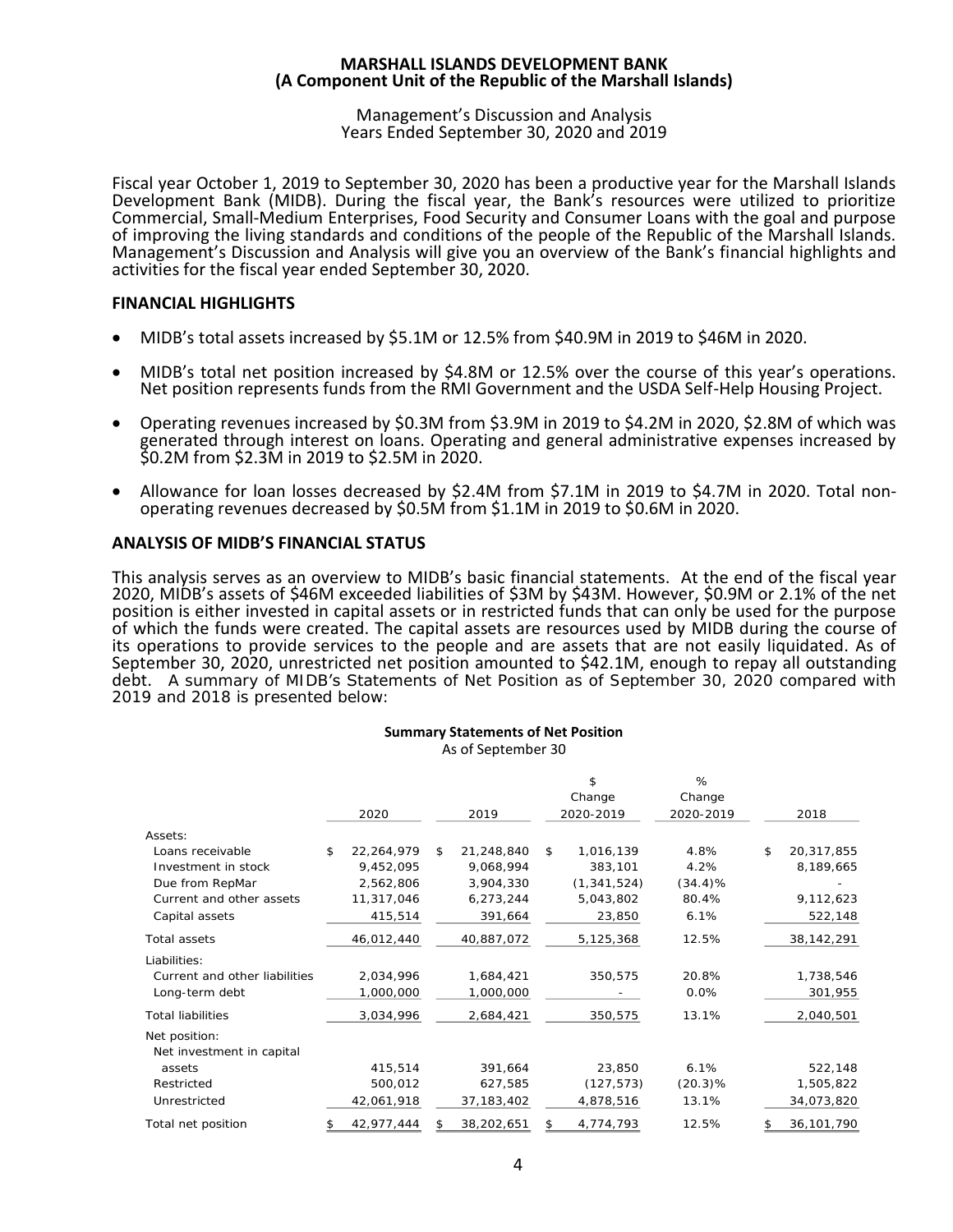#### Management's Discussion and Analysis

Years Ended September 30, 2020 and 2019

# **ANALYSIS OF MIDB'S FINANCIAL STATUS, CONTINUED**

- Loan approvals for the year were approximately \$22.8M, broken down by projects, \$20.6M released under various consumer loans, \$1.1M for small-medium enterprise loans, \$0.6M for commercial loans and \$0.5M for housing loans. Net loans receivable increased by \$1M from \$21.2M in 2019 to \$22.2M in 2020. Loans released decreased from \$37.4M to \$22.8M during the fiscal years 2019 and 2020, respectively.
- Investment in stock includes MIDB's 16% holding in the outstanding shares of Marshall Islands Holdings, Inc. (MIHI), which engages in all aspects of holding company activities and is the sole shareholder of Bank of Marshall Islands (BOMI). During the years ended September 30, 2020 and 2019, MIDB received dividend income from MIHI of \$0.2M.
- Due from RepMar represents amounts outstanding under a \$6M financing arrangement authorized by RepMar Cabinet Minute C.M. 087 (2019) for the purpose of funding copra subsidies to Tobolar Copra Processing Authority.
- MIDB entered into a subsidiary loan agreement with the Government of the Marshall Islands through the Ministry of Finance in a principal amount of \$4M. The proceeds are exclusively for the purpose of implementing the Home Energy Efficiency and Renewable Energy project. On March 26, 2019, MIDB received \$1M at an interest rate of 2% per annum.

A summary of MIDB's Statements of Revenues, Expenses and Changes in Net Position for the year ended September 30, 2020 compared with 2019 and 2018 is presented below:

|                        |                   |                 | $\mathcal{S}$   | %           |                 |
|------------------------|-------------------|-----------------|-----------------|-------------|-----------------|
|                        |                   |                 | Change          | Change      |                 |
|                        | 2020              | 2019            | 2020-2019       | 2020-2019   | 2018            |
| Operating:             |                   |                 |                 |             |                 |
| Operating revenues     | \$<br>4, 187, 132 | \$<br>3,873,762 | \$<br>313.370   | 8.1%        | \$<br>4,118,975 |
| Operating expenses     | 2,494,334         | 2,331,417       | 162,917         | 7.0%        | 2,414,818       |
| Loan recovery (loss)   | 2,641,634         | (536,983)       | 3,178,617       | $(591.9)\%$ | (545,291)       |
| Operating income       | 4,334,432         | 1,005,362       | 3,329,070       | 331.1%      | 1,158,866       |
| Nonoperating:          |                   |                 |                 |             |                 |
| Nonoperating revenues  | 596,314           | 1,095,499       | (499,185)       | $(45.6)\%$  | 1,190,909       |
| Nonoperating expenses  | 155,953           |                 | 155,953         |             |                 |
| Nonoperating income    | 440,361           | 1,095,499       | (655,138)       | $(59.8)\%$  | 1,190,909       |
| Change in net position | 4,774,793         | \$<br>2,100,861 | \$<br>2,673,932 | 127.3%      | 2,349,775       |

#### **Summary Statements of Revenues, Expenses and Changes in Net Position** Years Ended September 30

• Total operating revenues for 2020 increased by \$0.3M or 8.1% compared to 2019. About 67% of MIDB's operating revenue comes from interest on loans, 82% of which was generated from consumer loans, 10% from commercial loans, 5% from housing loans and the remaining 3% from small-medium enterprise loans. Please see chart below depicting the distribution of MIDB's operating revenues.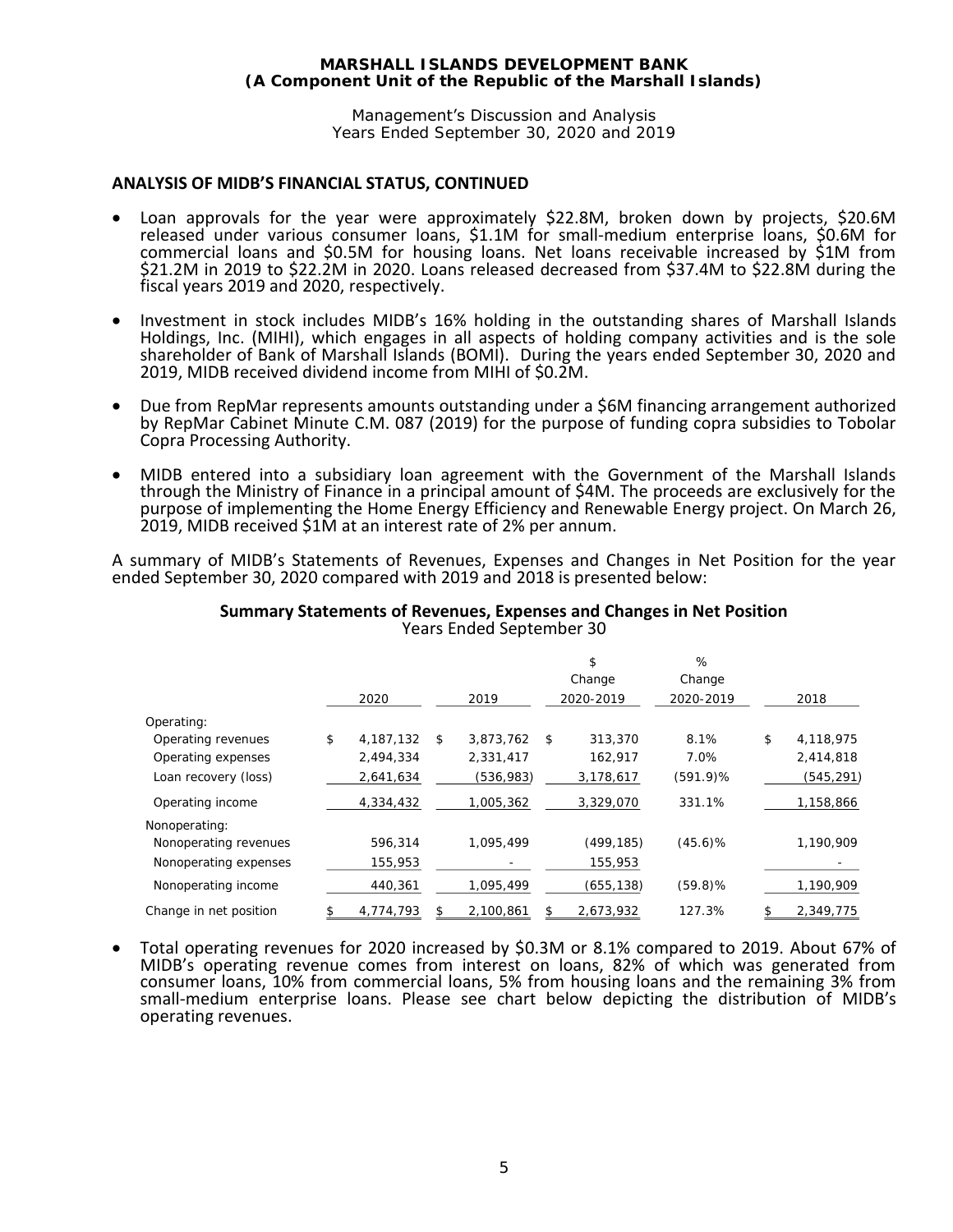Management's Discussion and Analysis Years Ended September 30, 2020 and 2019

# Insurance Premium,<br>329,531,8% Rental Income,<br>368,945, 9% Loan Processing Fee. 300.562.7%  $\blacksquare$  Miscellaneous<br>378,017, 9%  $\Box$  Interest on loan,<br>2,810,077, 67%

# **ANALYSIS OF MIDB'S FINANCIAL STATUS, CONTINUED**

□Interest on loan ■Miscellaneous ■Rental Income ■Insurance Premium ■Loan Processing Fee

- Loan loss expense for 2020 decreased by \$3.2M from a \$0.5M loss in 2019 to a \$2.7M recovery in 2020 primarily due to collection of loan receivables.
- Total operating expenses for 2020 increased by \$0.2M or 7% compared with 2019. MIDB's expenses cover a range of interest, general and administrative expenses.
- Provision for delinquent loans is provided based on MIDB's reasonable estimate, wherein the number of days an account is due, the amount of loan outstanding balance, and the borrower's capability to pay play vital information in the computation of an additional allowance to be provided.

The graph below shows itemized expenses and provides an over-all picture of MIDB's spending activities.

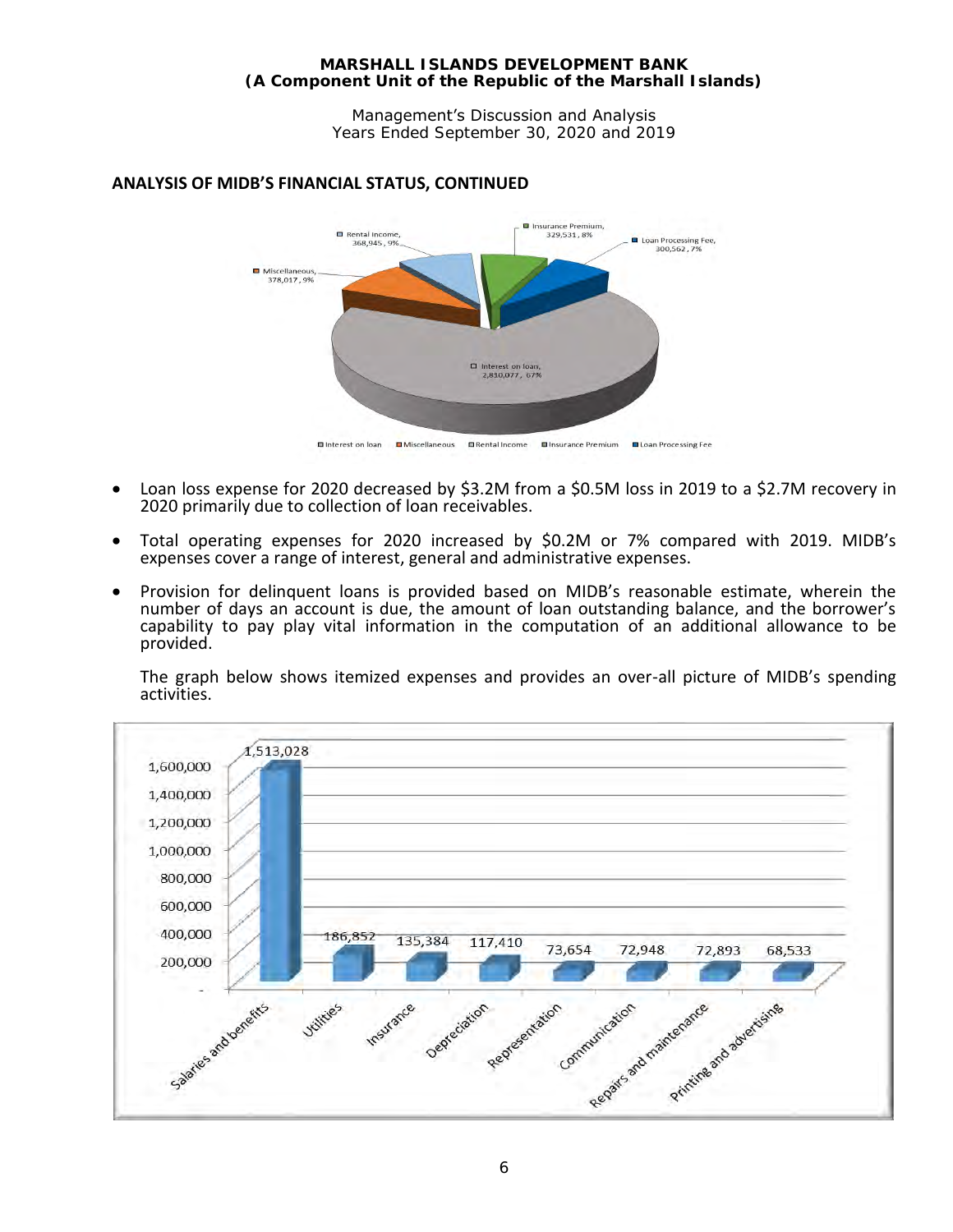Management's Discussion and Analysis Years Ended September 30, 2020 and 2019

# **ANALYSIS OF MIDB'S FINANCIAL STATUS, CONTINUED**

- Utilities expense decreased by \$16K or 8% during the fiscal year ended September 30, 2020 compared to the fiscal year ended September 30, 2019 from \$203K to \$187K, respectively.
- General and administrative expenses in the aggregate increased by \$171K or 7.4% from last year's operation due primarily to an increase in repairs and maintenance by \$22K or 42%, representation by \$22K or 42%, and printing and advertising by \$16K or 30%.
- Total non-operating revenues for 2020 decreased by \$0.5M from \$1.1M in 2019 to \$0.6M in 2020.

Management's Discussion and Analysis for the year ended September 30, 2019 is set forth in MIDB's report on the audit of financial statements dated June 16, 2020. That Discussion and Analysis explains the major factors impacting the 2019 financial statements and can be obtained from MIDB's Managing Director at [rmimidb@ntamar.net.](mailto:rmimidb@ntamar.net)

# **CAPITAL ASSETS AND DEBT**

Net capital assets increased by \$24K or 6.1% from \$392K in 2019 to \$416K in 2020. The increase is due primarily to the acquisition of construction materials for self-help housing.

A summary of MIDB's capital assets as of September 30, 2020 compared with 2019 and 2018 is presented below:

|                          | 2020            | 2019            | \$<br>Change<br>2020-2019 | %<br>Change<br>2020-2019 | 2018            |
|--------------------------|-----------------|-----------------|---------------------------|--------------------------|-----------------|
| Building and houses      | \$<br>2,802,738 | \$<br>2,779,453 | \$<br>23.285              | 0.8%                     | \$<br>2,761,063 |
| Computer systems         | 314,838         | 294.458         | 20,380                    | 6.9%                     | 292,930         |
| Motor vehicles           | 280.076         | 261,576         | 18.500                    | 7.1%                     | 239.981         |
| Office furniture         | 74,032          | 65,079          | 8,953                     | 13.8%                    | 63,094          |
| Office equipment         | 463,042         | 455,915         | 7,127                     | 1.6%                     | 447,391         |
|                          | 3,934,726       | 3,856,481       | 78.245                    | 2.0%                     | 3,804,459       |
| Accumulated depreciation | (3,613,956)     | (3, 516, 023)   | (97, 933)                 | 2.8%                     | (3, 392, 996)   |
|                          | 320,770         | 340.458         | (19,688)                  | (5.8)%                   | 411,463         |
| Construction materials   | 94,744          | 51,206          | 43,538                    | 85.0%                    | 110,685         |
|                          | \$<br>415,514   | \$<br>391.664   | \$<br>23,850              | 6.1%                     | \$<br>522,148   |

# **Summary of Capital Assets** As of September 30

Please refer to Note 7 to the accompanying financial statements for additional information regarding MIDB's capital assets.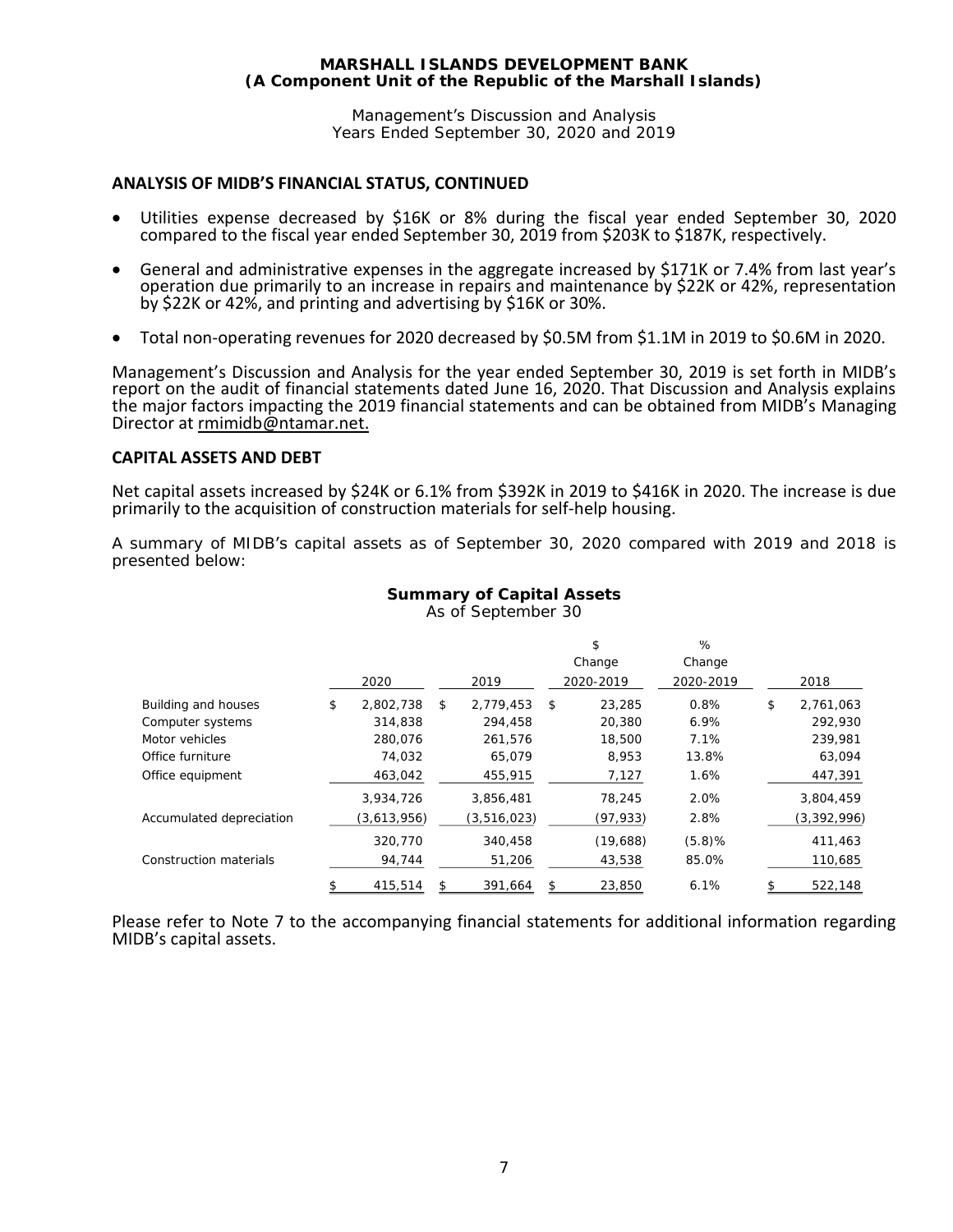# Management's Discussion and Analysis

Years Ended September 30, 2020 and 2019

# **CAPITAL ASSETS AND DEBT, CONTINUED**

A summary of MIDB's debt as of September 30, 2020 compared with 2019 and 2018 is presented below:

#### **Summary of Debt** As of September 30

|                           | 2020      | 2019      | Change<br>2020-2019 | %<br>Change<br>2020-2019 | 2018                     |
|---------------------------|-----------|-----------|---------------------|--------------------------|--------------------------|
| Note payable              | -         |           | -                   |                          | 301,955                  |
| Due to primary government | 1,000,000 | ,000,000, |                     | 0.0%                     | $\overline{\phantom{a}}$ |
|                           | 1,000,000 | ,000,000  |                     | $0.0\%$                  | 301,955                  |

In 2015, MIDB obtained a \$1M term loan from a bank for the purpose of restructuring prior loans of \$2M and \$1M. In 2019, the loan was paid in full.

In 2018, MIDB entered into a subsidiary loan agreement with RepMar relating to a loan between RepMar and the International Cooperation and Development Fund (ICDF) for the Home Energy Efficiency and Renewable Energy Project. The total available subsidiary loan of \$4M was divided into four drawdowns of \$1M each. Loan drawdowns commenced in 2019 and there were no additions or reductions related to this subsidiary loan in 2020.

Please refer to Notes 11 and 12 to the accompanying financial statements for additional information regarding MIDB's debt.

# **ECONOMIC OUTLOOK**

In the next years to come, MIDB is continuing to expect growth in the demand for housing loans, commercial, small to medium business loans and consumer loans, the latter being the major component of MIDB's loan portfolio. MIDB is involved in improving the living conditions of the RMI people through housing loan projects under the Mutual Self Help Housing Projects and USDA Rural development.

MIDB is currently dependent on income generated from new loans. The net position is just sufficient to pay for MIDB's outstanding debt. MIDB may have to look for other sources of funds to maintain the current portfolio and to meet the rising demand for loans. MIDB has adopted its Business Plan which will guide the operation of MIDB in the next 3 years to 2023. MIDB is determined to provide more loans to introduce additional services that adhere to its mission of promoting the development and expansion of the economy of the Marshall Islands in order to improve the living conditions of the people.

#### **ADDITIONAL FINANCIAL INFORMATION**

This discussion and analysis is designed to provide MIDB's customers and other stake holders with an overview of MIDB's operations and financial condition as at September 30, 2020. Should the reader have questions regarding the information included in this report, or wish to request additional financial information, please contact the Marshall Islands Development Bank Managing Director at the above email address or at P.O Box 1048, Majuro, Marshall Islands, MH 96960.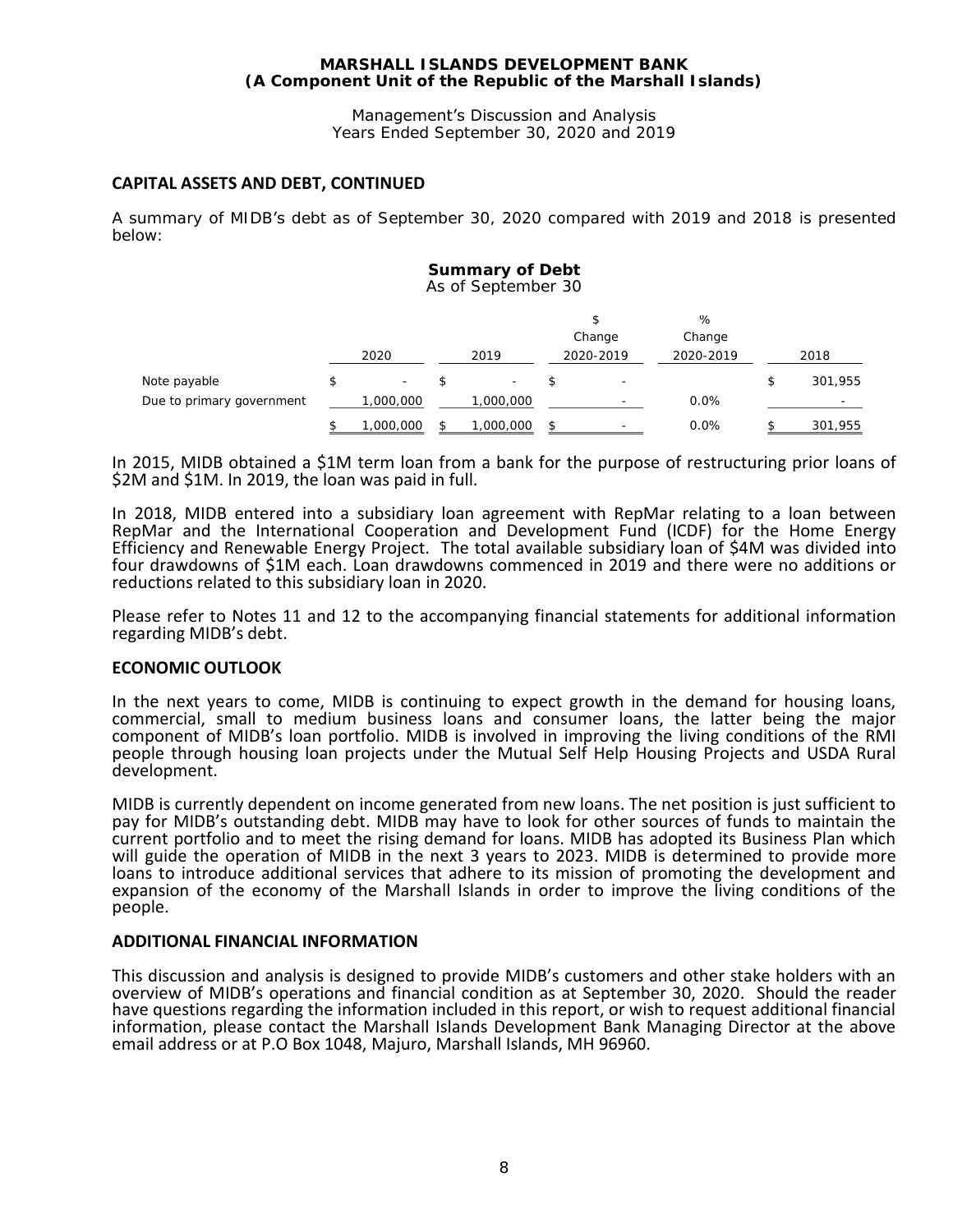# Statements of Net Position September 30, 2020 and 2019

|                                                                                                                                    | 2020                                      | 2019                                                                          |
|------------------------------------------------------------------------------------------------------------------------------------|-------------------------------------------|-------------------------------------------------------------------------------|
| <b>ASSETS</b>                                                                                                                      |                                           |                                                                               |
| Cash<br>Restricted cash<br>Certificates of deposit<br>Investment in shares of stock<br>Receivables, net:                           | \$<br>8,878,874<br>1,537,128<br>9,452,095 | \$<br>4,179,746<br>500,012<br>627,585<br>1,155,251<br>9,068,994               |
| Loans<br><b>Accrued interest</b><br>Other<br>Due from primary government<br>Inventory, net                                         | 22,264,979<br>2,562,806                   | 21,248,840<br>155,131<br>157,633<br>245,901<br>134,879<br>3,904,330<br>18,150 |
| Capital assets:<br>Non-depreciable capital assets<br>Capital assets, net of accumulated depreciation                               |                                           | 94,744<br>51,206<br>320,770<br>340,458                                        |
|                                                                                                                                    | 46,012,440                                | \$<br>40,887,072                                                              |
| LIABILITIES AND NET POSITION                                                                                                       |                                           |                                                                               |
| Liabilities:<br>Due to primary government<br>Accounts payable and accrued expenses<br>Deposits pledged<br><b>Total liabilities</b> | \$<br>1,000,000<br>1,763,910<br>3,034,996 | \$<br>1,000,000<br>271,086<br>209,677<br>1,474,744<br>2,684,421               |
| Commitments                                                                                                                        |                                           |                                                                               |
| Net position:<br>Net investment in capital assets<br>Restricted<br>Unrestricted<br>Total net position                              | 42,061,918<br>42,977,444                  | 391,664<br>415,514<br>500,012<br>627,585<br>37,183,402<br>38,202,651          |
|                                                                                                                                    | \$<br>46,012,440                          | \$<br>40,887,072                                                              |

See accompanying notes to financial statements.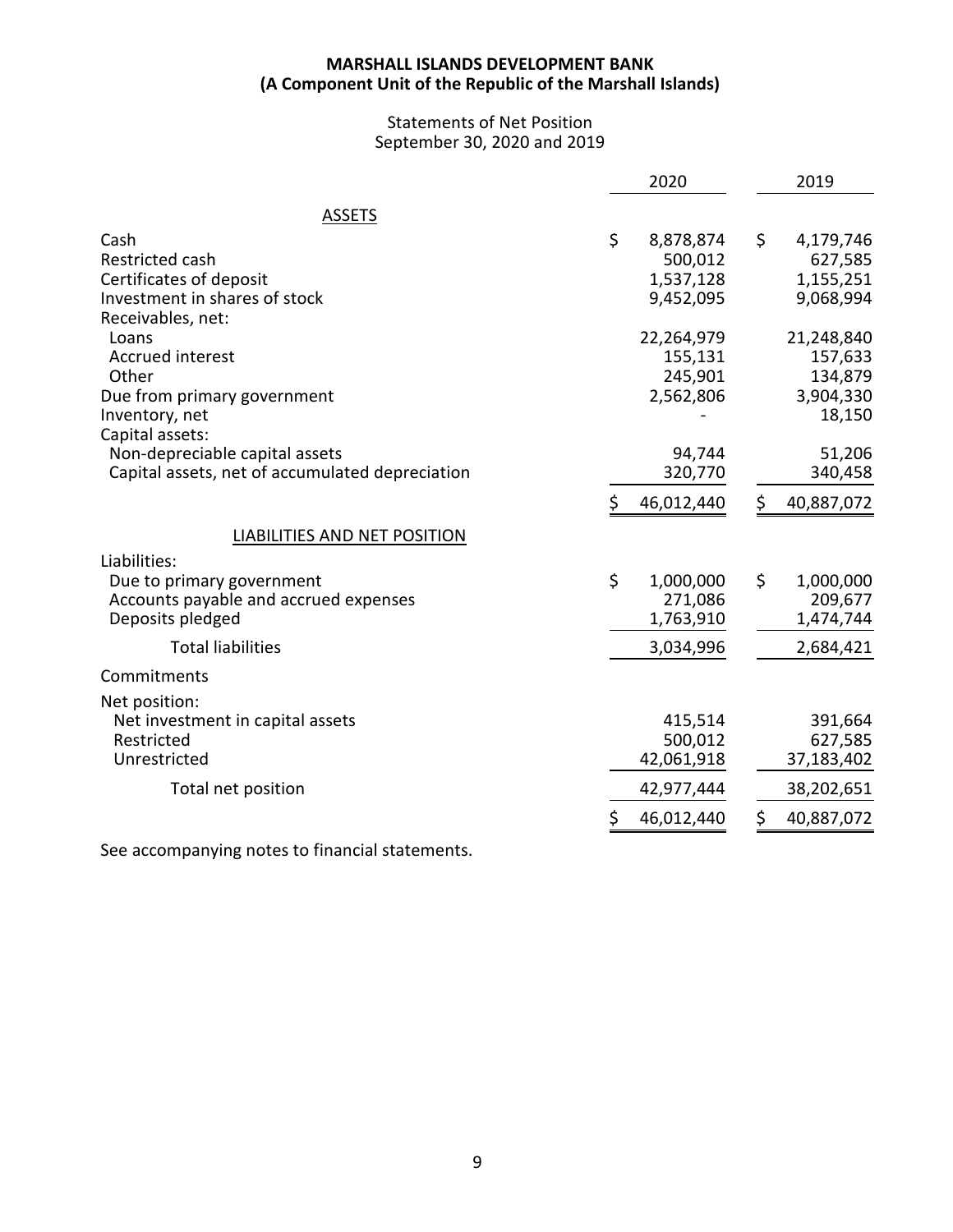#### Statements of Revenues, Expenses and Changes in Net Position September 30, 2020 and 2019

|                                                                                                                                                                                                                                                                                                                                                                                                                  | 2020                                                                                                                                                                         | 2019                                                                                                                                                               |
|------------------------------------------------------------------------------------------------------------------------------------------------------------------------------------------------------------------------------------------------------------------------------------------------------------------------------------------------------------------------------------------------------------------|------------------------------------------------------------------------------------------------------------------------------------------------------------------------------|--------------------------------------------------------------------------------------------------------------------------------------------------------------------|
| Operating revenues:<br>Interest income on loans<br>Rental income<br>Insurance premiums<br>Loan fees<br>Federal grants<br>Interest income on bank deposits<br>Miscellaneous                                                                                                                                                                                                                                       | \$<br>2,810,077<br>368,945<br>329,531<br>300,562<br>181,668<br>58,058<br>138,291                                                                                             | \$<br>2,398,786<br>400,767<br>329,392<br>309,072<br>196,923<br>40,287<br>198,535                                                                                   |
| Total operating revenues<br>(Provision for) recovery of loan losses                                                                                                                                                                                                                                                                                                                                              | 4,187,132<br>2,641,634                                                                                                                                                       | 3,873,762<br>(536,983)                                                                                                                                             |
| Net operating revenues                                                                                                                                                                                                                                                                                                                                                                                           | 6,828,766                                                                                                                                                                    | 3,336,779                                                                                                                                                          |
| Operating expenses:<br>Interest expense:<br>Interest on loans payable                                                                                                                                                                                                                                                                                                                                            |                                                                                                                                                                              | 7,944                                                                                                                                                              |
| General and administrative expenses:<br>Salaries and employee benefits<br>Utilities<br>Insurance<br>Depreciation<br>Representation<br>Communications<br>Repairs and maintenance<br>Printing, stationery and advertising<br>Professional fees<br>Travel and training<br>Land lease<br>Office and house rental<br>Impairment loss<br>Fuel<br>Promotion and donations<br><b>Taxes and licenses</b><br>Miscellaneous | 1,513,028<br>186,852<br>135,384<br>117,410<br>73,654<br>72,948<br>72,893<br>68,533<br>60,730<br>39,825<br>26,354<br>21,000<br>18,150<br>16,291<br>16,276<br>11,452<br>43,554 | 1,373,015<br>203,094<br>126,982<br>123,027<br>51,712<br>71,476<br>51,371<br>52,542<br>86,022<br>39,529<br>29,492<br>21,000<br>13,735<br>31,800<br>12,372<br>36,304 |
| Total general and administrative expenses                                                                                                                                                                                                                                                                                                                                                                        | 2,494,334                                                                                                                                                                    | 2,323,473                                                                                                                                                          |
| Income from operations                                                                                                                                                                                                                                                                                                                                                                                           | 4,334,432                                                                                                                                                                    | 1,005,362                                                                                                                                                          |
| Nonoperating revenues (expenses):<br>Investment earnings<br>USDA loan guarantee<br>Total nonoperating revenues (expenses), net                                                                                                                                                                                                                                                                                   | 596,314<br>(155, 953)<br>440,361                                                                                                                                             | 1,095,499<br>1,095,499                                                                                                                                             |
| Change in net position                                                                                                                                                                                                                                                                                                                                                                                           | 4,774,793                                                                                                                                                                    | 2,100,861                                                                                                                                                          |
| Net position at beginning of year                                                                                                                                                                                                                                                                                                                                                                                | 38,202,651                                                                                                                                                                   | 36,101,790                                                                                                                                                         |
| Net position at end of year                                                                                                                                                                                                                                                                                                                                                                                      | 42,977,444                                                                                                                                                                   | \$<br>38,202,651                                                                                                                                                   |

See accompanying notes to financial statements.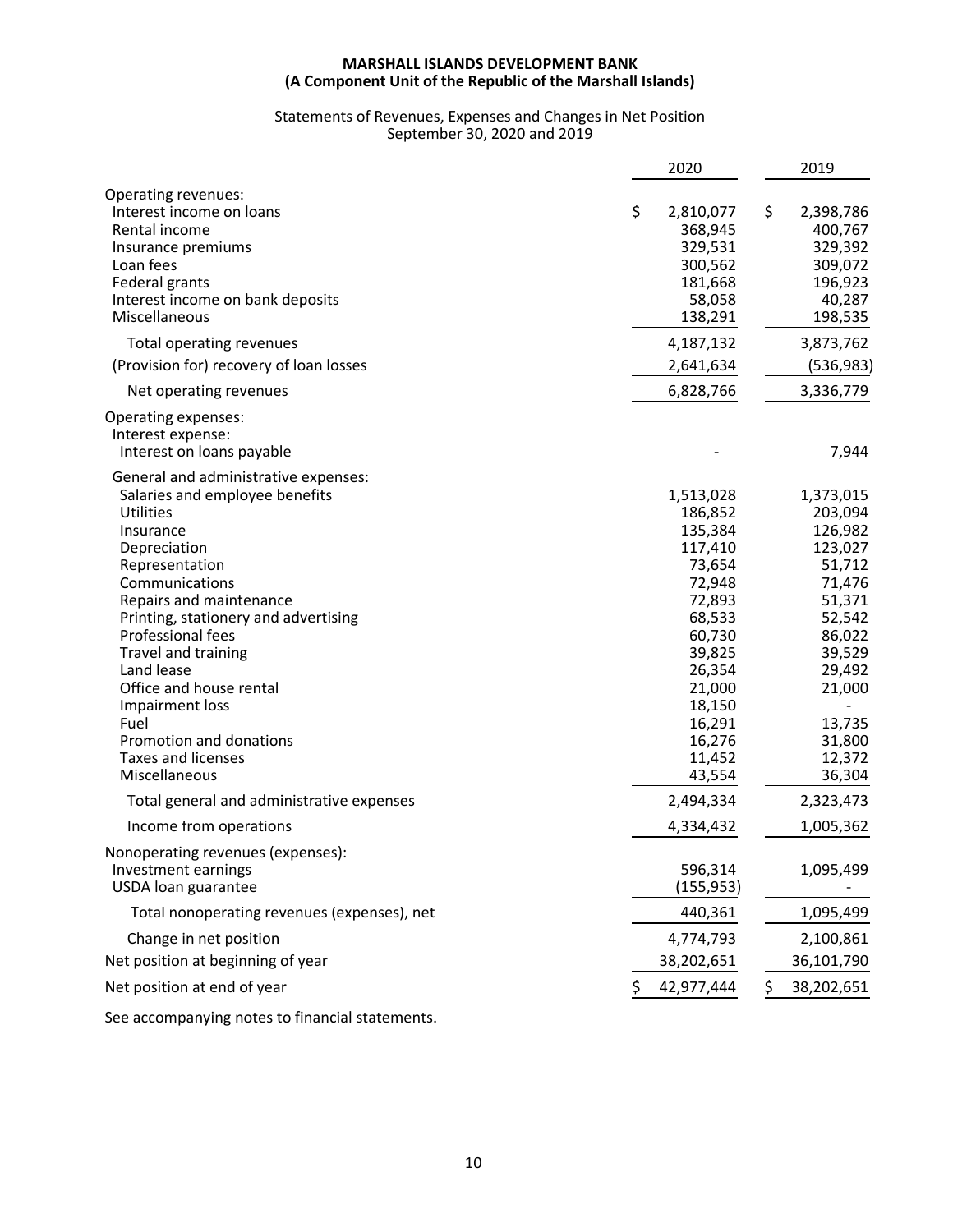#### Statements of Cash Flows September 30, 2020 and 2019

|                                                                                                                                                                                                                                                           |          | 2020                                                          |          | 2019                                                                      |
|-----------------------------------------------------------------------------------------------------------------------------------------------------------------------------------------------------------------------------------------------------------|----------|---------------------------------------------------------------|----------|---------------------------------------------------------------------------|
| Cash flows from operating activities:<br>Cash received from customers<br>Cash payments to suppliers for goods and services<br>Cash payments to employees for services<br>Interest received on bank deposits<br>Interest paid<br>Operating grants received | \$.      | 3,675,637<br>(799, 972)<br>(1, 497, 393)<br>58,058<br>181,668 | Ş        | 3,687,429<br>(852, 747)<br>(1, 374, 627)<br>40,287<br>(7, 944)<br>196,923 |
| Net cash provided by operating activities                                                                                                                                                                                                                 |          | 1,617,998                                                     |          | 1,689,321                                                                 |
| Cash flows from noncapital financing activities:<br>Net change in due from primary government<br>Net change in pledged deposits                                                                                                                           |          | 1,341,524<br>289,166                                          |          | (3,904,330)<br>(27, 197)                                                  |
| Net cash provided by (used for) noncapital financing activities                                                                                                                                                                                           |          | 1,630,690                                                     |          | (3,931,527)                                                               |
| Cash flows from capital and related financing activities:<br>Drawdown on ICDF loan facility<br>Repayment of long-term debt<br>Additions to premises, equipment and foreclosed assets                                                                      |          | (101, 745)                                                    |          | 1,000,000<br>(301, 955)<br>(52, 022)                                      |
| Net cash provided by (used for) capital and related financing activities                                                                                                                                                                                  |          | (101, 745)                                                    |          | 646,023                                                                   |
| Cash flows from investing activities:<br>Loan originations and principal collections, net<br>Loan guarantee payment to USDA<br>Dividends received                                                                                                         |          | 1,749,229<br>(155, 953)<br>213,213                            |          | (810, 261)<br>216,170                                                     |
| Net cash provided by (used for) investing activities                                                                                                                                                                                                      |          | 1,806,489                                                     |          | (594, 091)                                                                |
| Net change in cash and cash equivalents<br>Cash and cash equivalents at beginning of year                                                                                                                                                                 |          | 4,953,432<br>5,962,582                                        |          | (2, 190, 274)<br>8,152,856                                                |
| Cash and cash equivalents at end of year                                                                                                                                                                                                                  | \$       | 10,916,014                                                    | \$       | 5,962,582                                                                 |
| Consisting of:<br>Cash<br>Restricted cash<br>Certificates of deposit                                                                                                                                                                                      | \$<br>Ś. | 8,878,874<br>500,012<br>1,537,128<br>10,916,014               | \$<br>\$ | 4,179,746<br>627,585<br>1,155,251<br>5,962,582                            |
| Cash flows from operating activities:                                                                                                                                                                                                                     |          |                                                               |          |                                                                           |
| Income from operations<br>Adjustments to reconcile income from operations to net cash<br>provided by operating activities:                                                                                                                                | \$       | 4,334,432                                                     | \$       | 1,005,362                                                                 |
| Provision for loan losses<br>Impairment loss                                                                                                                                                                                                              |          | (2,641,634)<br>18,150                                         |          | 536,983                                                                   |
| Depreciation<br>Loss on disposal of capital assets<br>(Increase) decrease in assets:<br>Receivables:                                                                                                                                                      |          | 117,410<br>4,023                                              |          | 123,027                                                                   |
| Accrued interest<br>Other<br>Increase (decrease) in liabilities:                                                                                                                                                                                          |          | 2,502<br>(111, 022)                                           |          | (3,204)<br>(47, 691)                                                      |
| Accounts payable and accrued expenses<br>Unearned premiums<br>Unearned fees                                                                                                                                                                               |          | 61,409<br>(92, 563)<br>(74, 709)                              |          | (26, 928)<br>25,914<br>75,858                                             |
| Net cash provided by operating activities                                                                                                                                                                                                                 | \$       | 1,617,998                                                     | \$       | 1,689,321                                                                 |
| Supplemental information of noncash financing activities:<br>Unrealized gain on investment in shares of stock:                                                                                                                                            |          |                                                               |          |                                                                           |
| Investment in shares of stock<br>Investment earnings                                                                                                                                                                                                      | Ş        | (383, 101)<br>383,101                                         | Ş        | (879, 329)<br>879,329                                                     |
|                                                                                                                                                                                                                                                           | \$       |                                                               | \$       |                                                                           |

See accompanying notes to financial statements.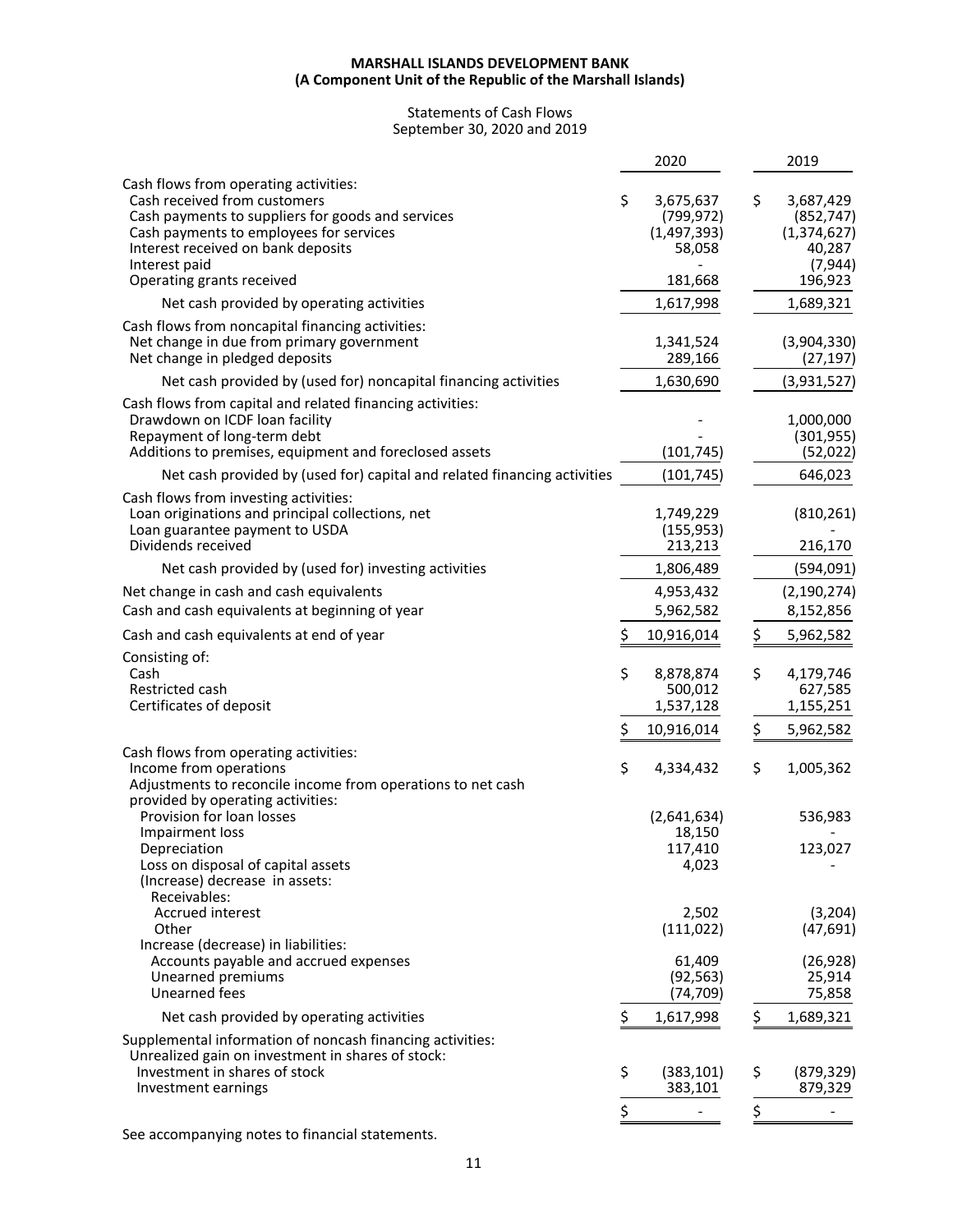Notes to Financial Statements September 30, 2020 and 2019

# (1) Organization

The Marshall Islands Development Bank (MIDB), a component unit of the Republic of the Marshall Islands (RepMar), was incorporated under the laws of RepMar as a non-stock corporation pursuant to the Marshall Islands Development Bank Act of 1988 (Public Law 1988-1). MIDB was established to promote the development and expansion of the economy of the Marshall Islands in order to improve the standard of living of the people and is governed by a seven-member Board of Directors appointed by the Cabinet of RepMar. The primary activities of MIDB have been designed to strengthen the nation's economic base, increase employment and production, improve the standards of housing, promote exports, and reduce the country's dependence on imports and foreign aid through the approval of viable development loans. MIDB has received funds under Section 211 of the Compact of Free Association (the Compact), direct contributions from RepMar and funds from the U.S. Department of Agriculture (USDA) under the Rural Housing and Community Development Service Housing Preservation and Self-Help Housing Program Grants. MIDB also assumed the assets and liabilities of the former Marshall Islands Economic Development Loan Office, Inc.

MIDB's financial statements are incorporated into the financial statements of RepMar as a component unit.

# (2) Summary of Significant Accounting Policies

MIDB follows the pronouncements of the Governmental Accounting Standards Board, which is the nationally accepted standard setting body for establishing accounting principles generally accepted in the United States of America (GAAP) for governmental entities.

GASB Statement No. 34, *Basic Financial Statements - and Management's Discussion and Analysis - for State and Local Governments*, as amended by GASB Statement No. 37, *Basic Financial Statements - and Management's Discussion and Analysis - for State and Local Governments: Omnibus*, GASB Statement No. 38, *Certain Financial Statement Note Disclosures*, and GASB Statement No. 61, *The Financial Reporting Entity: Omnibus - an amendment of GASB Statements No. 14 and 34*, establish financial reporting standards for governmental entities, which require that management's discussion and analysis of the financial activities be included with the basic financial statements and notes and modifies certain other financial statement disclosure requirements. In addition, GASB Statement No. 34 requires assets and liabilities of proprietary funds be presented in a classified format to distinguish between current and long-term assets and liabilities. MIDB is a government-owned bank. Banks do not present a classified statement of net position because current assets are not matched with current liabilities. The statements of net position of MIDB present assets and liabilities in order of their relative liquidity, rather than in a classified format.

To conform to these requirements, equity is presented in the following net position categories:

- Net investment in capital assets capital assets, net of accumulated depreciation, plus construction or improvement of those assets.
- Restricted: Nonexpendable net position subject to externally imposed stipulations that requires MIDB to maintain such permanently. As of September 30, 2020 and 2019, MIDB does not have nonexpendable net position. Expendable - net position whose use by MIDB is subject to externally imposed stipulations that can be fulfilled by actions of MIDB pursuant to those stipulations or that expire by the passage of time. As of September 30, 2020 and 2019, MIDB has expendable net position of \$500,012 and \$627,585, respectively.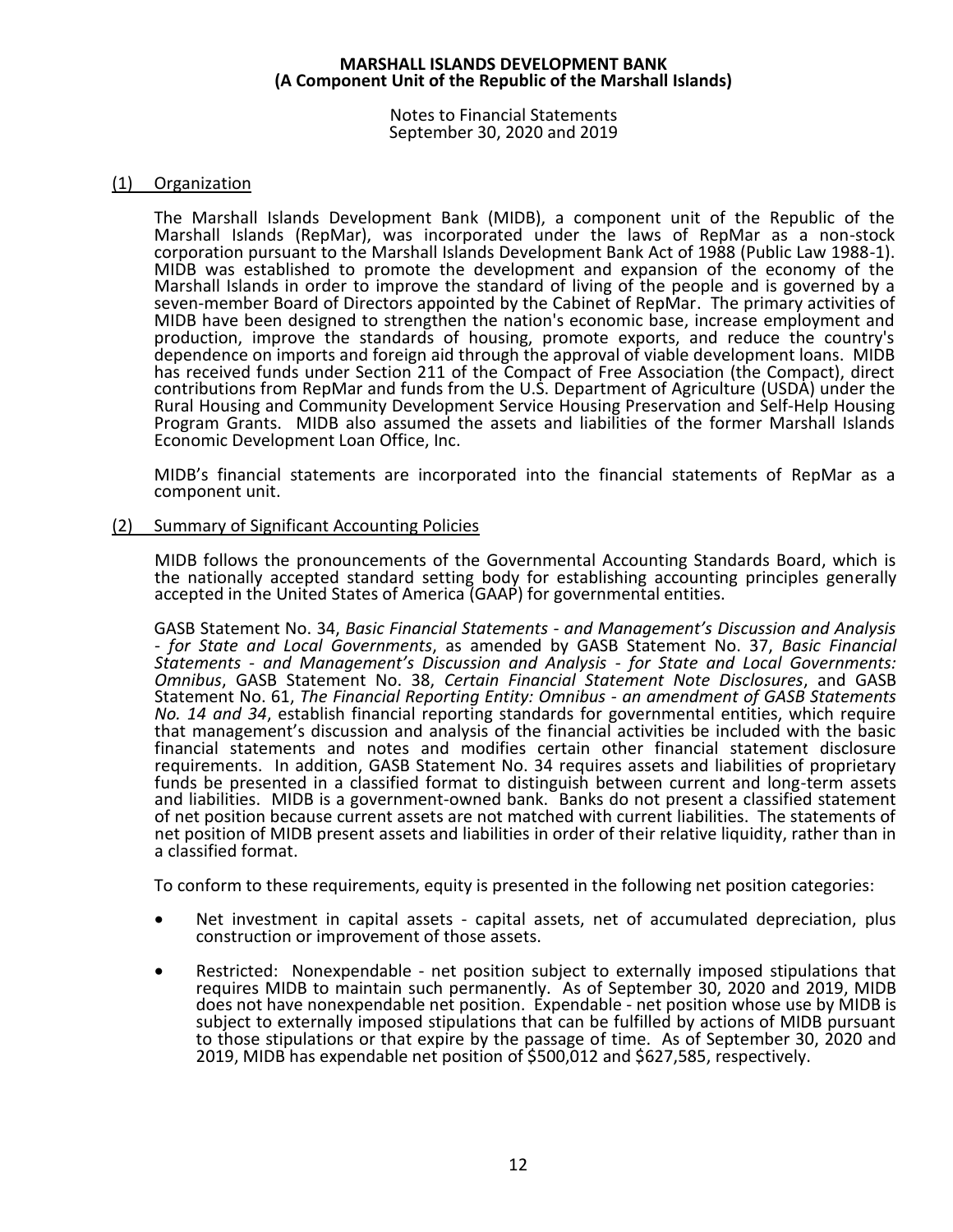Notes to Financial Statements September 30, 2020 and 2019

# (2) Summary of Significant Accounting Policies, Continued

• Unrestricted - net position that is not subject to externally imposed stipulations. Unrestricted net position may be designated for specific purposes by action of management or the Board of Directors or may otherwise be limited by contractual agreements with outside parties.

#### Basis of Accounting

Proprietary funds are accounted for on a flow of economic resources measurement focus. With this measurement focus, all assets and deferred outflows of resources, and liabilities and deferred inflows of resources associated with the operation of the fund are included in the statements of net position. Proprietary fund operating statements present increases and decreases in net position. The accrual basis of accounting is utilized by proprietary funds. Under this method, revenues are recorded when earned and expenses are recorded at the time liabilities are incurred.

#### Classification of Revenues

MIDB has classified its revenues as either operating or nonoperating according to the following criteria:

- *Operating Revenues* Operating revenues include activities that have the characteristics of exchange transactions, such as (1) insurance premiums, loan fees and interest income on loans and bank deposits, (2) rental occupancy income associated with MIDB assets, and (3) USDA federal grant revenues.
- *Nonoperating Revenues* Nonoperating revenues include activities that have the characteristics of nonexchange transactions, such as gifts and contributions, and other revenue sources that are defined as nonoperating revenues by GASB Statement No. 9, *Reporting Cash Flows of Proprietary and Nonexpendable Trust Funds and Governmental Entities That Use Proprietary Fund Accounting*, and GASB Statement No. 34, such as RepMar appropriations and investment income.

#### Cash and Cash Equivalents and Certificates of Deposit

For purposes of the statements of net position and cash flows, cash and cash equivalents is defined as amounts in demand deposits as well as short-term investments maturing within three months of the date acquired. Deposits maintained in certificates of deposit with original maturity dates greater than ninety days are separately classified.

Custodial credit risk is the risk that in the event of a bank failure, MIDB's deposits may not be returned to it. Such deposits are not covered by depository insurance and are either uncollateralized or collateralized with securities held by the pledging financial institution or held by the pledging financial institution but not in the depositor-government's name. MIDB does not have a deposit policy for custodial credit risk.

As of September 30, 2020 and 2019, the carrying amounts of cash and cash equivalents and certificates of deposit are \$10,916,014 and \$5,962,582, respectively, and the corresponding bank balances are \$11,335,552 and \$6,125,725, respectively. Of the bank balances, \$847,905 and \$832,800, respectively, are maintained in a financial institution subject to Federal Deposit Insurance Corporation (FDIC) insurance. The remaining amounts of \$10,487,647 and \$5,292,925, respectively, are maintained in a financial institution not subject to depository insurance. As of September 30, 2020 and 2019, bank deposits in the amount of \$250,000 were FDIC insured. MIDB does not require collateralization of its cash deposits; therefore, deposit levels in excess of FDIC insurance coverage are uncollateralized. Accordingly, these deposits are exposed to custodial credit risk.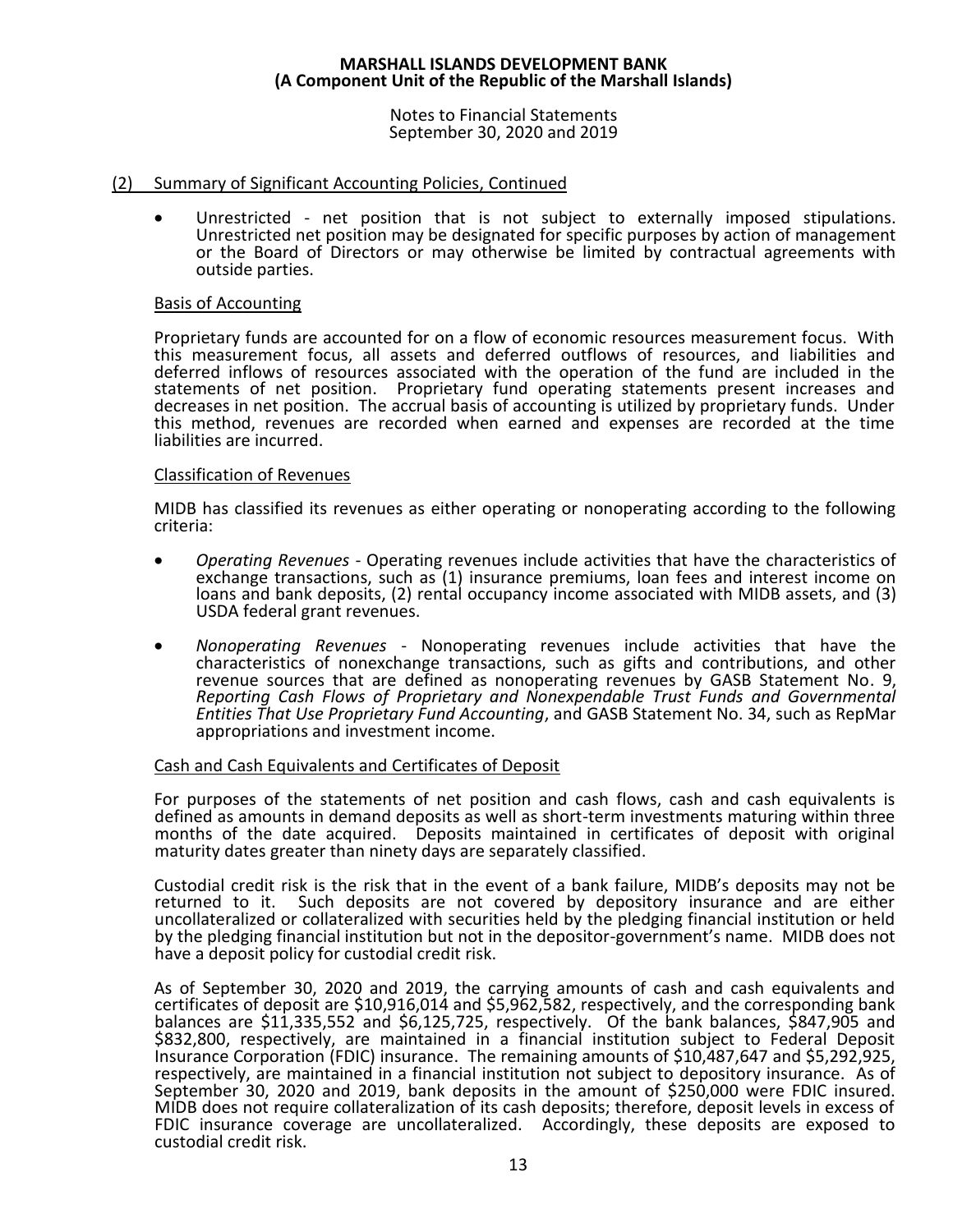Notes to Financial Statements September 30, 2020 and 2019

# (2) Summary of Significant Accounting Policies, Continued

#### Investments

Investments and related investment earnings are reported at fair value. Fair value is the price that would be received to sell an asset or paid to transfer a liability (i.e., the exit price) in an orderly transaction between market participants at the date as of which the fair value of an asset or liability is determined.

Equity investments in the common stock of Marshall Islands Holdings, Inc. and Marshall Islands Service Corporation (investees) are stated at the Net Asset Value (NAV). The NAV is used as a practical expedient to estimate fair value. The NAV is determined based on the total shareholders' equities reported by the respective investees.

#### Loans Receivable, Interest Receivable and Allowances for Losses

Loans and interest receivables are due from customers, both individuals and businesses, located within the Republic of the Marshall Islands and are stated at the unpaid principal balances adjusted for charge-offs less the allowances for losses, and unearned loan fees and insurance premiums. Interest on loans is calculated using the simple interest method on daily balances of the principal amount outstanding. Loans are not carried at fair value because they do not meet the definition of an investment under GASB Statement No. 72.

The allowances for loan losses and interest receivable losses are established through a provision for losses charged to expense. Loans and interest receivables are charged against the allowances for losses when management believes that collection is unlikely. The allowance is an amount that management believes will be adequate to absorb possible losses on existing loans and interest receivables that may be uncollectible, based on evaluations of the collectability and prior loan loss experience. The evaluations take into consideration such factors as changes in the nature and volume of the loan portfolio, overall portfolio quality, review of specific problem loans and current economic conditions that may affect the borrowers' ability to pay.

#### Other Receivables

Other receivables are due from government agencies, businesses and individuals located within the Republic of the Marshall Islands and are interest-free and uncollateralized. The allowance for uncollectible accounts is stated at an amount which management believes will be adequate to absorb possible losses on accounts receivable that may become uncollectible based on evaluations of the collectability of these accounts and prior collection experience. Management determines the adequacy of the allowance for uncollectible accounts based upon review of the aged accounts receivable. The allowance is established through a provision for bad debts charged to expense.

#### Premises and Equipment

Premises and equipment with a cost that equals or exceeds \$500 are capitalized. Such assets are carried at cost less accumulated depreciation. Depreciation is calculated using the straight-line method based on the estimated useful lives of the respective assets. The estimated useful lives of these assets are as follows:

| <b>Building and houses</b> | $5 - 15$ years |
|----------------------------|----------------|
| Computer systems           | 5 years        |
| Motor vehicles             | 3 years        |
| Office furniture           | 5 years        |
| Office equipment           | 5 years        |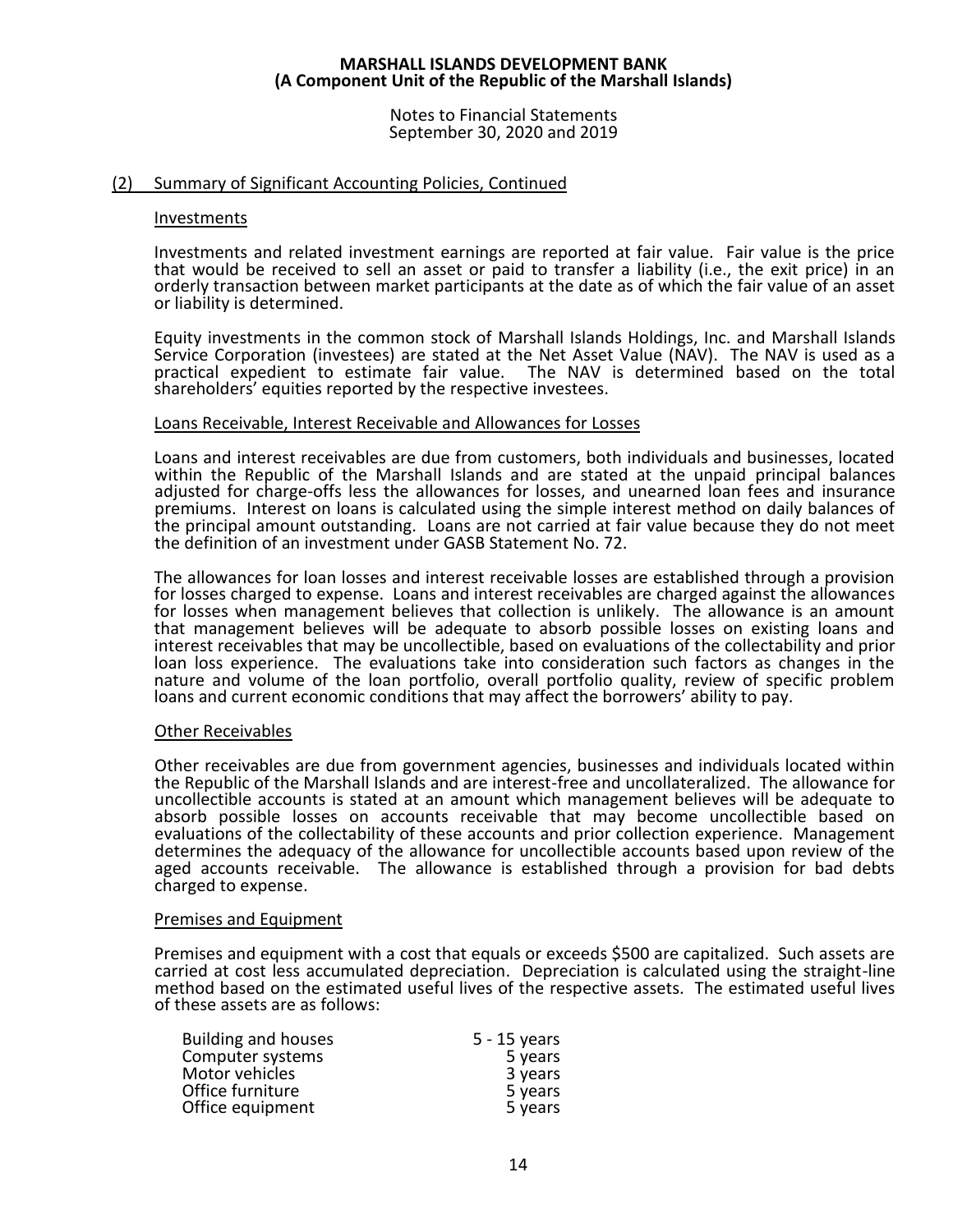Notes to Financial Statements September 30, 2020 and 2019

# (2) Summary of Significant Accounting Policies, Continued

#### Foreclosed Assets

Assets acquired through, or in lien of, loan foreclosures are held for sale and are initially recorded at the lower of loan carrying amount or fair value at the date of foreclosure, establishing a new cost basis. Subsequent to foreclosure, valuations are periodically performed by management and the assets are carried at the lower of the carrying amount or fair value less cost to sell. Revenue and expenses from operations and changes in the valuation allowance are included in net expenses from foreclosed assets.

#### Deferred Outflows of Resources

In addition to assets, the statement of net position will sometimes report a separate section for deferred outflows of resources. This separate financial statement element represents a consumption of net position that applies to a future period and so will not be recognized as an outflow of resources (deduction of net position) until then. MIDB has no items that qualify for reporting in this category.

#### Deferred Inflows of Resources

In addition to liabilities, the statement of net position will sometimes report a separate section for deferred inflows of resources. This separate financial statement element represents an acquisition of net position that applies to a future period and so will not be recognized as an inflow of resources (additions to net position) until then. MIDB has no items that qualify for reporting in this category.

#### Recognition of Loan Premium and Loan Processing Revenues

Loan insurance premiums and loan processing fees are generally recognized as revenue on a pro rata basis up to a maximum of three-year term. The portion of premiums and loan processing fees that will be earned in the future is deferred and reported as unearned premiums and unearned loan processing fees.

#### Taxes

Corporate profits are not subject to income tax in the Republic of the Marshall Islands. The Government of the Republic of the Marshall Islands imposes a gross revenue tax of 3% on revenues. MIDB is specifically exempt from gross revenue tax pursuant to Section 817 of Public Law 1988-1.

#### Estimates

The preparation of financial statements in accordance with GAAP requires management to make estimates and assumptions that affect the reported amounts of assets and deferred outflows of resources, liabilities and deferred inflows of resources, and disclosures of contingent assets and liabilities at the date of the financial statements and the reported amounts of revenues and expenses during the reporting period. Actual results could differ from those estimates. Material estimates that are particularly susceptible to significant change in the near term relate to the determination of the allowance for loan losses and valuation of foreclosed assets.

#### Reclassifications

Certain reclassifications have been made to the 2019 financial statements to conform to the 2020 presentation.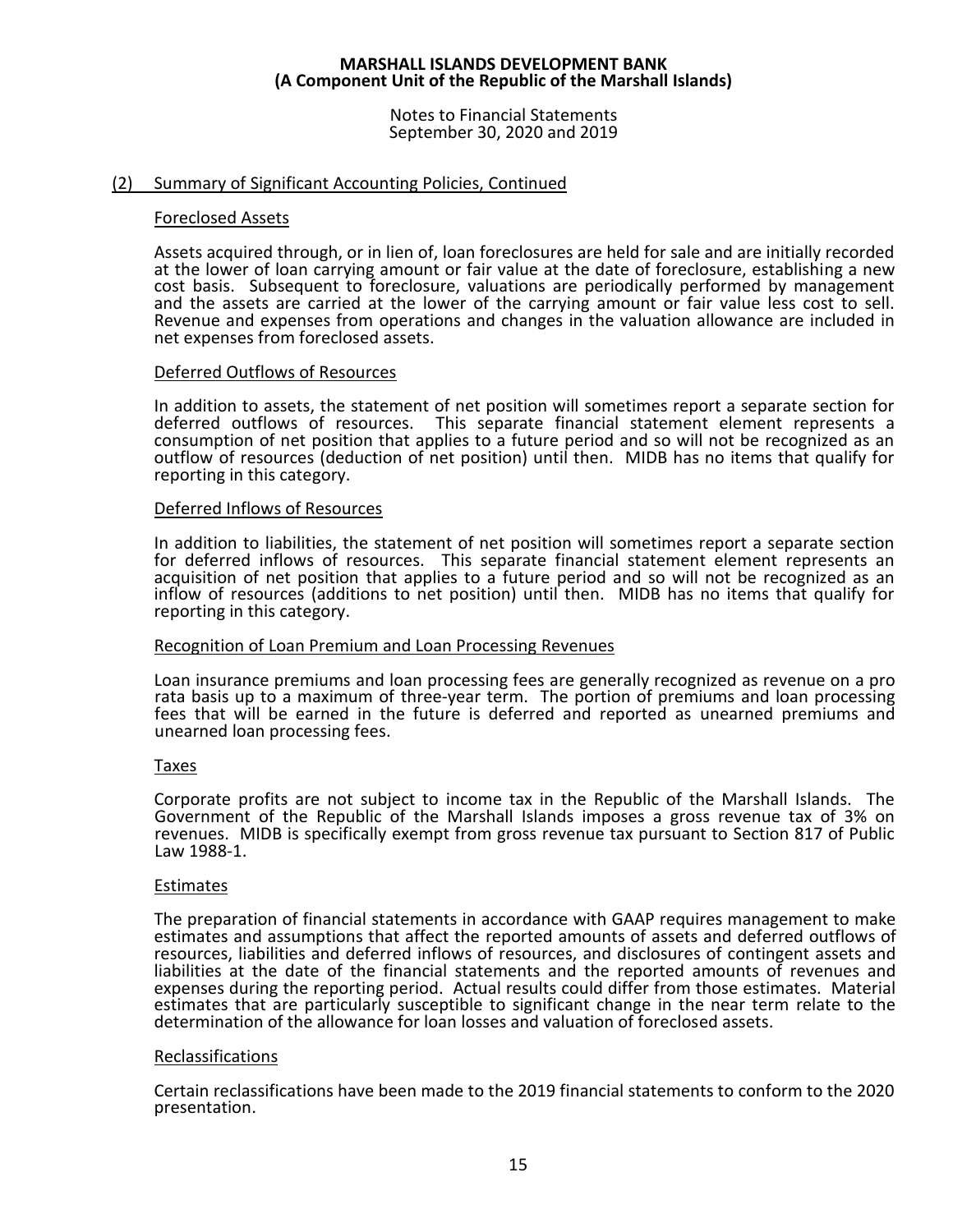Notes to Financial Statements September 30, 2020 and 2019

# (2) Summary of Significant Accounting Policies, Continued

#### New Accounting Standards

During the year ended September 30, 2020, GASB issued Statement No. 95, *Postponement of the Effective Dates of Certain Authoritative Guidance*, which postpones the effective dates of GASB Statement No. 84, 89, 90, 91, 92 and 93 by one year and GASB Statement No. 87 by 18 months; however, earlier application of the provisions addressed in GASB Statement No. 95 is encouraged and is permitted to the extent specified in each pronouncement as originally issued. In accordance with GASB Statement No. 95, management has elected to postpone implementation of these statements.

In January 2017, GASB issued Statement No. 84, *Fiduciary Activities*. This Statement is to improve guidance regarding the identification of fiduciary activities for accounting and financial reporting purposes and how those activities should be reported. The requirements of this Statement will enhance consistency and comparability by (1) establishing specific criteria for identifying activities that should be reported as fiduciary activities and (2) clarifying whether and how business-type activities should report their fiduciary activities. Management does not believe that this statement, upon implementation, will have a material effect on the financial statements. In accordance with GASB Statement No. 95, GASB Statement No. 84 will be effective for fiscal year ending September 30, 2021.

In June 2017, GASB issued Statement No. 87, *Leases*. The objective of this Statement is to better meet the information needs of financial statement users by improving accounting and financial reporting for leases by governments. This Statement increases the usefulness of governments' financial statements by requiring recognition of certain lease assets and liabilities for leases that previously were classified as operating leases and as inflows of resources or outflows of resources recognized based on the payment provisions of the contract. Management believes that this statement, upon implementation, will have a material effect on the financial statements. In accordance with GASB Statement No. 95, GASB Statement No. 87 will be effective for fiscal year ending September 30, 2022.

In June 2018, GASB issued Statement No. 89, *Accounting for Interest Cost Incurred Before the End of a Construction Period*. The objectives of this Statement are (1) to enhance the relevance and comparability of information about capital assets and the cost of borrowing for a reporting period and (2) to simplify accounting for interest cost incurred before the end of a construction period. Management does not believe that this statement, upon implementation, will have a material effect on the financial statements. In accordance with GASB Statement No. 95, GASB Statement No. 89 will be effective for fiscal year ending September 30, 2022.

In August 2018, GASB issued Statement No. 90, *Majority Equity Interests - An Amendment of GASB Statements No. 14 and 61*. The primary objectives of this Statement are to improve the consistency and comparability of reporting a government's majority equity interest in a legally separate organization and to improve the relevance of financial statement information for certain component units. It defines a majority equity interest and specifies that a majority equity interest in a legally separate organization should be reported as an investment if a government's holding of the equity interest meets the definition of an investment. A majority equity interest that meets the definition of an investment should be measured using the equity method, unless it is held by a special-purpose government engaged only in fiduciary activities, a fiduciary fund, or an endowment (including permanent and term endowments) or permanent fund. Those governments and funds should measure the majority equity interest at fair value. Management believes that this statement, upon implementation, will have a material effect on the financial statements. In accordance with GASB Statement No. 95, GASB Statement No. 90 will be effective for fiscal year ending September 30, 2021.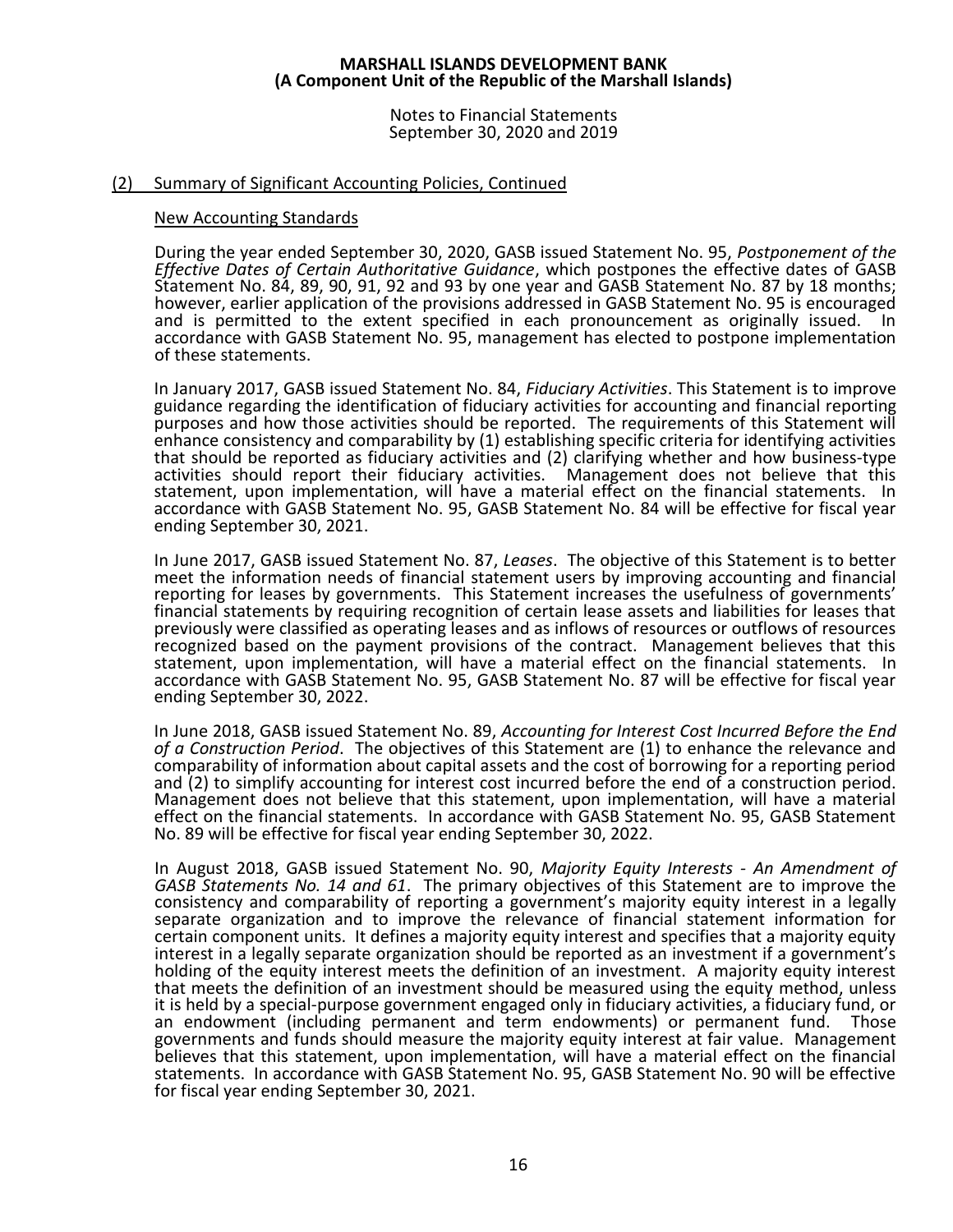Notes to Financial Statements September 30, 2020 and 2019

# (2) Summary of Significant Accounting Policies, Continued

#### New Accounting Standards, Continued

In May 2019, GASB issued Statement No. 91, *Conduit Debt Obligations*. The primary objectives of this Statement are to provide a single method of reporting conduit debt obligations by issuers and eliminate diversity in practice associated with (1) commitments extended by issuers, (2) arrangements associated with conduit debt obligations, and (3) related note disclosures. This Statement achieves those objectives by clarifying the existing definition of a conduit debt obligation; establishing that a conduit debt obligation is not a liability of the issuer; establishing standards for accounting and financial reporting of additional commitments and voluntary commitments extended by issuers and arrangements associated with conduit debt obligations; and improving required note disclosures. Management does not believe that this statement, upon implementation, will have a material effect on the financial statements. In accordance with GASB Statement No. 95, GASB Statement No. 91 will be effective for fiscal year ending September 30, 2023.

In January 2020, GASB issued statement No. 92, *Omnibus 2020*. The objectives of this Statement are to enhance comparability in accounting and financial reporting and to improve the consistency of authoritative literature by addressing practice issues that have been identified during implementation and application of certain GASB Statements. This Statement addresses a variety of topics and includes specific provisions about the effective date of Statement No. 87, *Leases*, and Implementation Guide No. 2019-3, *Leases*, for interim financial reports, the terminology used to refer to derivative instruments and the applicability of certain requirements of Statement No. 84, *Fiduciary Activities*, to postemployment benefits. The requirements related to the effective date of GASB Statement No. 87 and Implementation Guide 2019-3, reissuance recoveries and terminology used to refer to derivative instruments are effective upon issuance. In accordance with GASB Statement No. 95, the remaining requirements of GASB Statement No. 92 is effective for the fiscal year ending September 30, 2022.

In March 2020, GASB issued Statement No. 93, *Replacement of Interbank Offered Rates*. The primary objective of this statement is to address those and other accounting and financial reporting implications of the replacement of an IBOR. Management does not believe that this statement, upon implementation, will have a material effect on the financial statements. Except for paragraphs 11b, 13, and 14, GASB Statement No. 93 will be effective for fiscal year ending September 30, 2021. The requirement in paragraphs 11b, 13, and 14 are effective for fiscal year September 30, 2022.

In March 2020, GASB issued Statement No. 94, *Public-Private and Public-Public Partnerships and Availability Payment Arrangements*. The primary objective of this statement is to improve financial reporting by addressing issues related to public-private and public-public partnership arrangements. This statement also provides guidance for accounting and financial reporting for availability payment arrangements. Management does not believe that this statement, upon implementation, will have a material effect on the financial statements. GASB Statement No. 94 will be effective for fiscal year ending September 30, 2023.

In May 2020, GASB issued Statement No. 96, *Subscription-Based Information Technology Arrangements*. This Statement provides guidance on the accounting and financial reporting for subscription-based information technology arrangements (SBITAs) for government end users (governments). This Statement (1) defines a SBITA; (2) establishes that a SBITA results in a rightto-use subscription asset - an intangible asset - and a corresponding subscription liability; (3) provides the capitalization criteria for outlays other than subscription payments, including implementation costs of a SBITA; and (4) requires note disclosures regarding a SBITA. Management does not believe that this statement, upon implementation, will have a material effect on the financial statements. GASB Statement No. 96 will be effective for fiscal year ending September 30, 2023.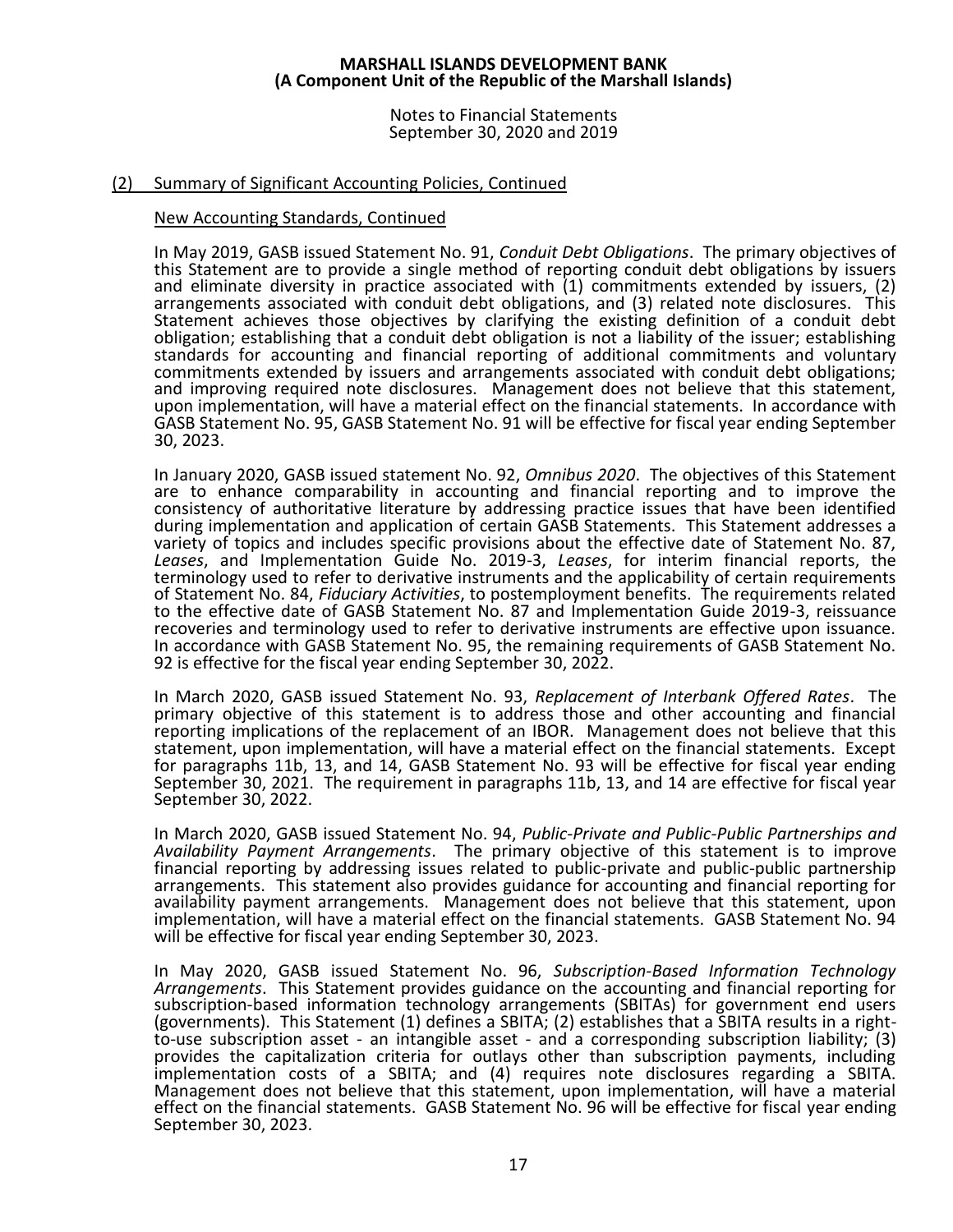Notes to Financial Statements September 30, 2020 and 2019

# (2) Summary of Significant Accounting Policies, Continued

# New Accounting Standards, Continued

In June 2020, GASB issued Statement No. 97, *Certain Component Unit Criteria, and Accounting and Financial Reporting for Internal Revenue Code Section 457 Deferred Compensation Plans - an amendment of GASB Statements No. 14 and No. 84, and a supersession of GASB Statement No. 32.* The primary objectives of this Statement are to (1) increase consistency and comparability related to the reporting of fiduciary component units in circumstances in which a potential component unit does not have a governing board and the primary government performs the duties that a governing board typically would perform; (2) mitigate costs associated with the reporting of certain defined contribution pension plans, defined contribution other postemployment benefit (OPEB) plans, and employee benefit plans other than pension plans or OPEB plans (other employee benefit plans) as fiduciary component units in fiduciary fund financial statements; and (3) enhance the relevance, consistency, and comparability of the accounting and financial reporting for Internal Revenue Code (IRC) Section 457 deferred compensation plans (Section 457 plans) that meet the definition of a pension plan and for benefits provided through those plans. GASB Statement No. 97 will be effective for fiscal year ending September 30, 2022.

# (3) Investments

A summary of MIDB's investments as of September 30, 2020 and 2019 that are valued using the Net Asset Value (NAV) per share is as follows:

|                                                                                | 2020                  | 2019                  |
|--------------------------------------------------------------------------------|-----------------------|-----------------------|
| Marshall Islands Holdings, Inc.<br><b>Marshall Islands Service Corporation</b> | \$9,401,725<br>50,370 | \$9,020,064<br>48,930 |
|                                                                                | \$9,452,095           | \$9,068,994           |

The investment in Marshall Islands Holdings, Inc. (MIHI) comprises of 16% of the outstanding shares as of September 30, 2020 and 2019. MIHI engages in all aspects of holding company activities in the Marshall Islands and is the sole shareholder of Bank of Marshall Islands (BOMI). In addition, the investment in Marshall Islands Service Corporation (MISC), an affiliate of BOMI, comprises of less than 1% of the outstanding shares as of September 30, 2020 and 2019. During the years ended September 30, 2020 and 2019, related dividend income was \$213,213 and \$216,170, respectively.

#### (4) Loans Receivable

Loans receivable as of September 30, 2020 and 2019 are summarized as follows:

|                                                                                                           | 2020                                                   | 2019                                                    |
|-----------------------------------------------------------------------------------------------------------|--------------------------------------------------------|---------------------------------------------------------|
| Loans receivable<br>Less: unearned premiums<br>unearned loan processing fees<br>allowance for loan losses | \$27,399,968<br>(250, 828)<br>(199,047)<br>(4,685,114) | \$28,945,150<br>(343, 391)<br>(273, 756)<br>(7,079,163) |
|                                                                                                           | \$22,264,979                                           | \$21,248,840                                            |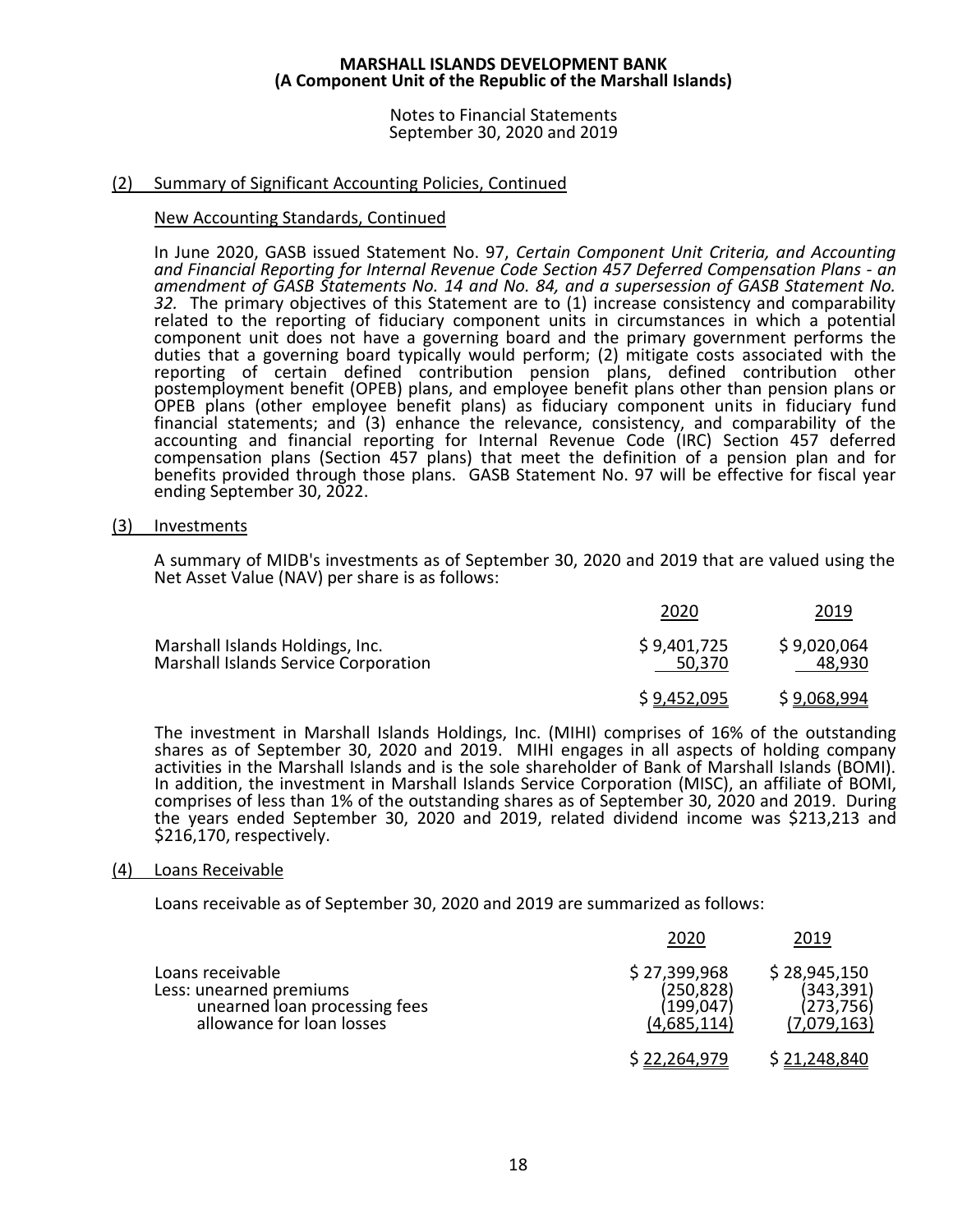Notes to Financial Statements September 30, 2020 and 2019

# (4) Loans Receivable, Continued

An analysis of the change in the allowance for loan losses during the years ended September 30, 2020 and 2019 is as follows:

|                                                                                                                                   | 2020                                  | 2019                                         |
|-----------------------------------------------------------------------------------------------------------------------------------|---------------------------------------|----------------------------------------------|
| Beginning balance<br>Reinstated loans which were subsequently collected<br>Provision for (recovery of) loan losses<br>Charge-offs | \$7,079,163<br>247,585<br>(2,641,634) | \$5,989,947<br>555,073<br>536,983<br>(2,840) |
| <b>Ending balance</b>                                                                                                             | \$4,685,114                           | \$7,079,163                                  |

The loan portfolio is comprised of consumer, housing and business loans. The majority of the 2020 and 2019 loan portfolio is unsecured, while the remaining portion is secured by various forms of collateral. Additionally, these loans are normally cosigned by third parties. The basis for expected repayment of a majority of the consumer loans and housing loans is the continued employment of the borrower and allotment agreements between MIDB and the borrower's employer. All loans are at fixed rates ranging from 1% - 7% for business loans, 6% - 7% for housing loans, and 5% - 14% for consumer loans.

# (5) Accrued Interest Receivable

Accrued interest receivable as of September 30, 2020 and 2019 is summarized as follows:

|                                                                           | 2020                   | 2019                 |
|---------------------------------------------------------------------------|------------------------|----------------------|
| Republic of the Marshall Islands<br>Less: allowance for doubtful interest | \$173,000<br>(17, 869) | \$162,399<br>(4,766) |
|                                                                           | \$155,131              | \$157,633            |

An analysis of the change in the allowance for interest receivable during the years ended September 30, 2020 and 2019 is as follows:

|                                                  | 2020              | <u> 2019</u>        |
|--------------------------------------------------|-------------------|---------------------|
| Beginning balance<br>Provision for (recovery of) | \$4,766<br>13,103 | \$11,267<br>(6,501) |
| Ending balance                                   | \$17,869          | \$ 4,766            |

#### (6) Other Receivables

Other receivables as of September 30, 2020 and 2019, are as follows:

|                                      | 2020                  | 2019                  |
|--------------------------------------|-----------------------|-----------------------|
| Rental<br>Other                      | \$417,464<br>172,063  | \$421,510<br>28,649   |
| Allowance for uncollectible accounts | 589,527<br>(343, 626) | 450,159<br>(315, 280) |
|                                      | \$245,901             | \$ <u>134,879</u>     |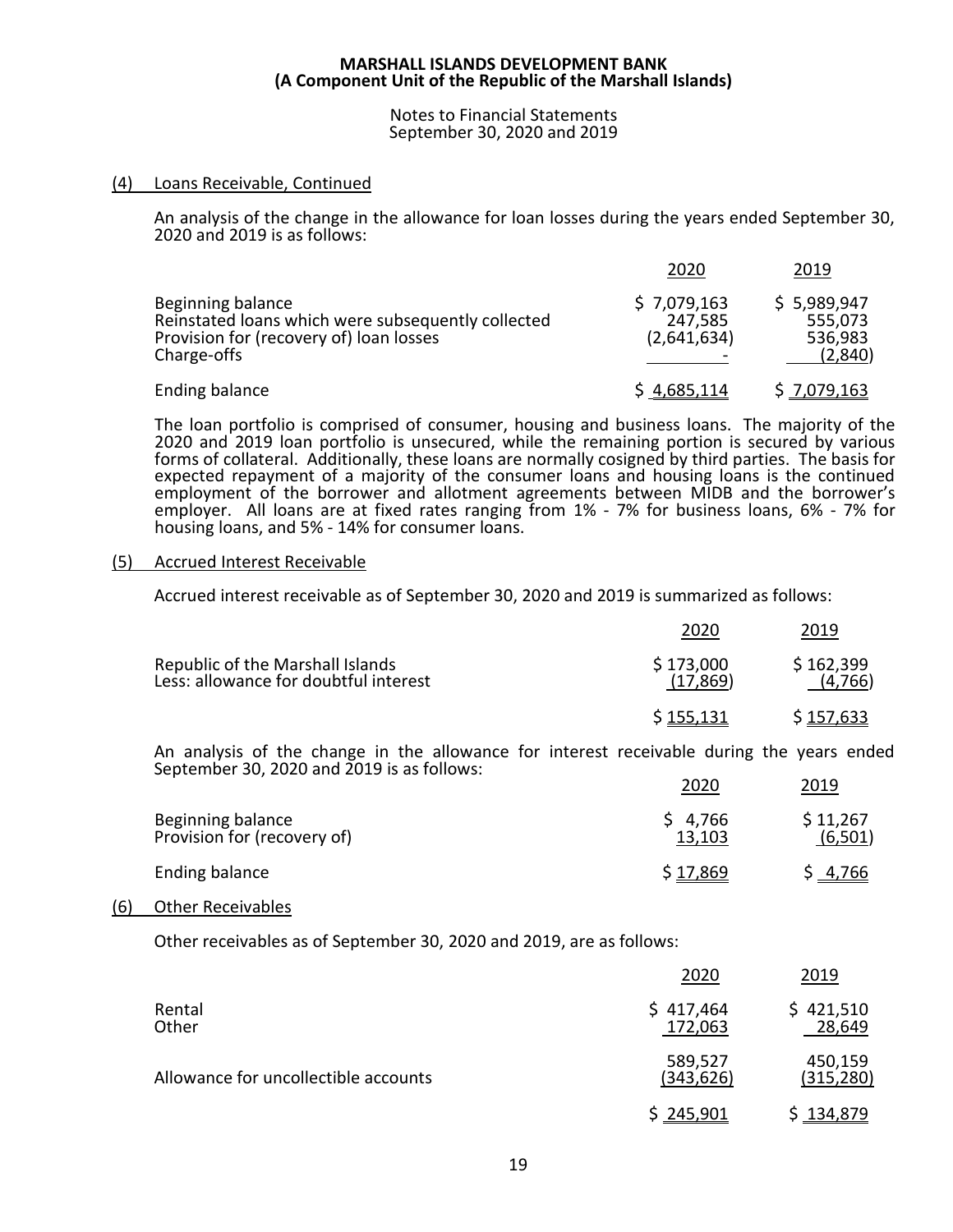#### Notes to Financial Statements September 30, 2020 and 2019

# (7) Premises and Equipment

Capital asset activity for the years ended September 30, 2020 and 2019 is as follows:

|                                                                                                          |                                                        | 2020                                               |                         |                                                            |  |  |  |  |
|----------------------------------------------------------------------------------------------------------|--------------------------------------------------------|----------------------------------------------------|-------------------------|------------------------------------------------------------|--|--|--|--|
|                                                                                                          | October 1,<br>2019                                     | Additions                                          | Deletions/<br>Transfers | September 30,<br>2020                                      |  |  |  |  |
| <b>Building and houses</b><br>Computer systems<br>Motor vehicles<br>Office furniture<br>Office equipment | \$2,779,453<br>294,458<br>261,576<br>65,079<br>455,915 | \$<br>23,285<br>20,380<br>42,000<br>8,953<br>7,127 | \$<br>(23,500)          | Ś.<br>2,802,738<br>314,838<br>280,076<br>74,032<br>463,042 |  |  |  |  |
| Less accumulated depreciation (3,516,023)                                                                | 3,856,481                                              | 101,745<br>(117, 410)                              | (23,500)<br>19,477      | 3,934,726<br>(3,613,956)                                   |  |  |  |  |
| <b>Construction materials</b>                                                                            | 340,458<br>51,206                                      | (15, 665)<br>76,551                                | (4,023)<br>(33,013)     | 320,770<br>94,744                                          |  |  |  |  |
|                                                                                                          | $$ -391,664$                                           | \$60,886                                           | \$ (37,036)             | \$ 415,514                                                 |  |  |  |  |
|                                                                                                          |                                                        | 2019                                               |                         |                                                            |  |  |  |  |
|                                                                                                          | October 1,<br>2018                                     | Additions                                          | Deletions/<br>Transfers | September 30,<br>2019                                      |  |  |  |  |
| <b>Building and houses</b><br>Computer systems<br>Motor vehicles<br>Office furniture<br>Office equipment | \$2,761,063<br>292,930<br>239,981<br>63,094<br>447,391 | \$<br>18,390<br>1,528<br>21,595<br>1,985<br>8,524  | \$                      | \$2,779,453<br>294,458<br>261,576<br>65,079<br>455,915     |  |  |  |  |
| Less accumulated depreciation (3,392,996)                                                                | 3,804,459                                              | 52,022<br>(123, 027)                               |                         | 3,856,481<br>(3,516,023)                                   |  |  |  |  |
| <b>Construction materials</b>                                                                            | 411,463<br>110,685                                     | (71,005)                                           | (59, 479)               | 340,458<br>51,206                                          |  |  |  |  |
|                                                                                                          | \$<br>522,148                                          | \$ (71,005)                                        | \$ (59, 479)            | \$.<br>391,664                                             |  |  |  |  |

#### (8) Restricted Assets

MIDB maintains a savings deposit as of September 30, 2020 and 2019 in the amount of \$500,012 and \$627,585, respectively, which is restricted to collateralize loans funded by Rural Housing Service (RHS). The Memorandum of Understanding signed with the RHS requires MIDB to create and maintain an escrow account with an initial deposit of \$500,000. If the account falls below \$500,000, MIDB shall deposit in the escrow account 5% of all RHS loans issued until such time that the account has reached \$500,000.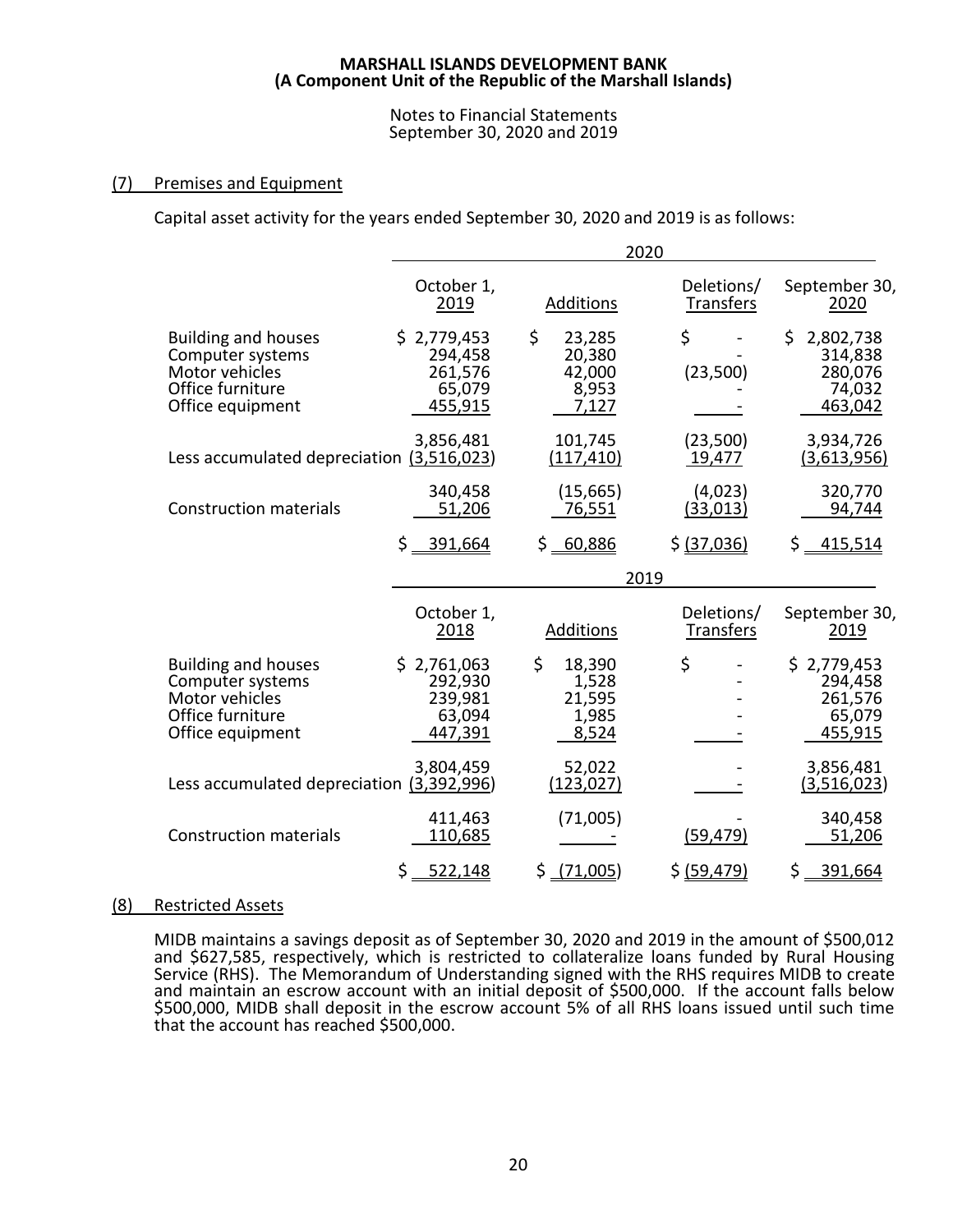Notes to Financial Statements September 30, 2020 and 2019

# (9) Foreclosed Assets

Foreclosed assets are presented net of an allowance for losses. Foreclosed assets as of September 30, 2020 and 2019 are summarized as follows:

|                                           | 2020                   | 2019                   |
|-------------------------------------------|------------------------|------------------------|
| Foreclosed assets<br>Allowance for losses | \$350,000<br>(350,000) | \$350,000<br>(350,000) |
|                                           | $S \t -$               |                        |

#### (10) Investment in Property

In 2005, MIDB purchased property for \$139,000, with the ultimate intention of selling the property. The property is currently being leased to tenants. Depreciation is recognized by use of an estimated 10-year life and by the straight-line method. As of September 30, 2020 and 2019, the property has been fully depreciated and is presented net of accumulated depreciation of \$139,000.

# (11) Note Payable

MIDB had a note payable to an affiliate bank in the amount of \$1,090,500, dated September 22, 2015, interest at 6.5% per annum, due in monthly installments of principal and interest of \$25,265 through November 30, 2019, collateralized by certificates of deposit and an assignment of loans receivable. This loan was a restructure of prior loans of \$2,000,000 and \$1,000,000. This note with an outstanding balance of \$301,955 as of September 30, 2018 was paid in full during 2019.

#### (12) Related Party Transactions

MIDB is a component unit of RepMar and is therefore affiliated with all RepMar-owned and affiliated entities, including Tobolar Copra Processing Authority (TCPA). In 2016, MIDB guaranteed a \$1,430,000 loan of TCPA from an affiliate bank. Principal and interest payments of \$25,500 are due monthly through June 30, 2022. In the event that TCPA is unable to make a payment, MIDB will be required to make that payment. As of September 30, 2020 and 2019, TCPA has not defaulted on their MIDB guaranteed debt. The amount outstanding and payable by TCPA to the affiliate bank is \$486,865 and \$768,366 as of September 30, 2020 and 2019, respectively.

In 2017, the operations of MIDB were funded by an appropriation of \$2,827,200 from the RepMar Nitijela for the purpose of funding the Small and Medium-sized Enterprises Business and Housing Loan Program, of which \$642,398 remained unexpended as of September 30, 2019. As of September 30, 2020, this amount was fully expended.

In 2018, MIDB entered into a \$700,000 short-term loan with TCPA collateralized by the agreement of funds allocated to TCPA under Cabinet Minute C.M. 168 (2018) and as guaranteed by RepMar. As of September 30, 2018, the outstanding balance was \$700,000, which was subsequently paid in full on November 2, 2018.

On April 26, 2019, the RepMar Cabinet approved a \$6,000,000 MIDB loan to RepMar for the purpose of funding copra subsidies to TCPA. Interest accrues at a preferential rate of 1.25% per annum for a term of two years. As of September 30, 2020 and 2019, the related amount due from RepMar is \$2,562,806 and \$3,904,330, respectively.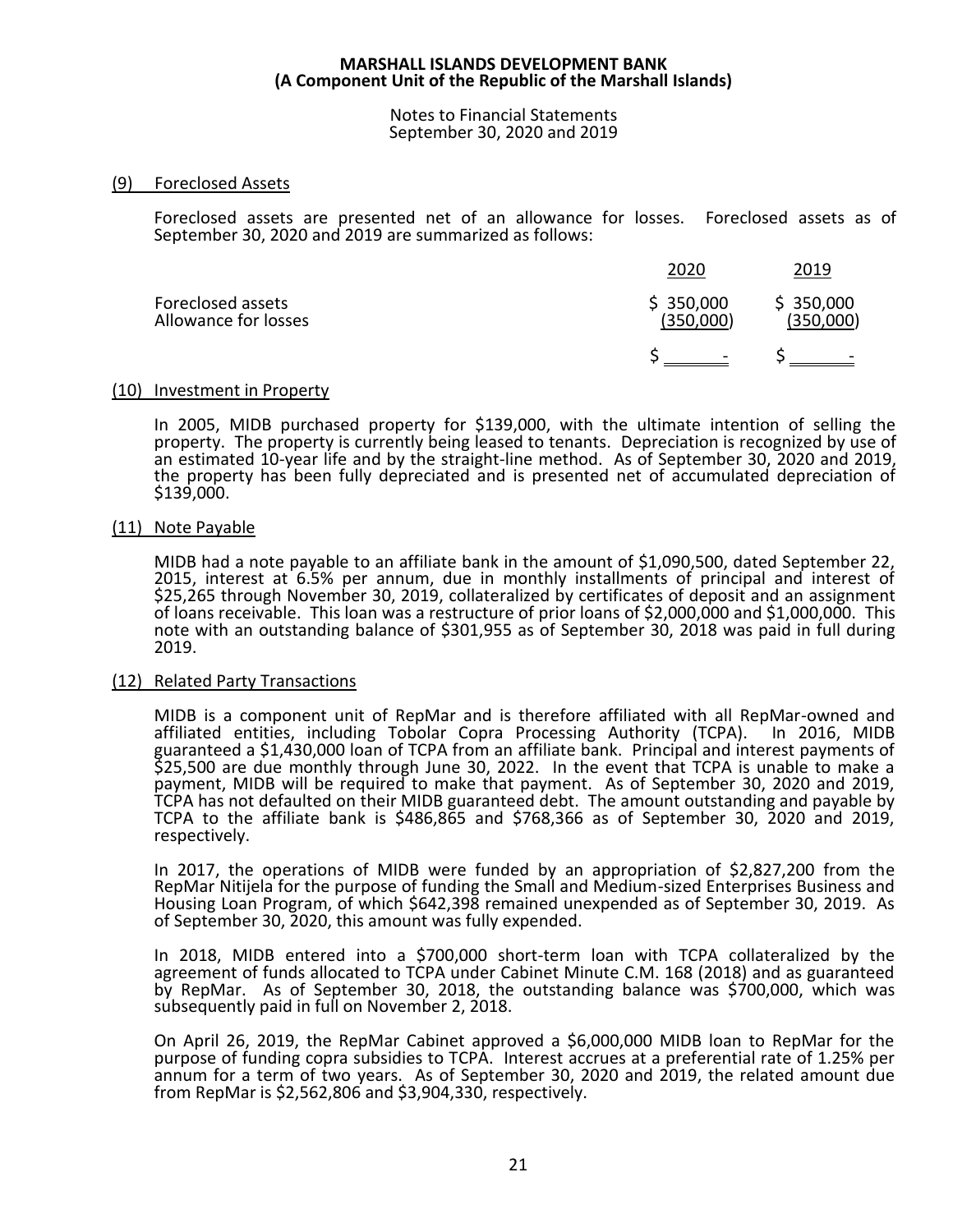Notes to Financial Statements September 30, 2020 and 2019

# (12) Related Party Transactions, Continued

On June 14, 2018, MIDB entered into a subsidiary loan agreement with RepMar relating to a loan dated November 8, 2016 between RepMar and the International Cooperation and Development Fund (ICDF) for the Home Energy Efficiency and Renewable Energy Project. The project aims to increase local energy resources and efficient utilization of energy through the household sector, both of which are expected to reduce pollution through a reduction in the use of imported fossil fuel for power generation. Loan proceeds are to be on lent to MIDB for the purpose of providing funds to household borrowers. The applicant households must take an energy audit to obtain a list of the inefficient appliances and light fittings in need of replacement, which will later be provided to MIDB for loan approval. Total available subsidiary loan of \$4,000,000 was divided into four drawdowns of \$1,000,000 each. Loan drawdowns commenced in 2019 with repayment commencing December 15, 2021 in equal semi-annual installments with interest at 2% per annum. Loan repayment will be based on total drawdowns made up to 2021. As of September 30, 2019, total drawdowns related to this subsidiary loan were \$1,000,000. During 2020, there were no additions or reductions related to this subsidiary loan.

As of September 30, 2020 and 2019, MIDB has deposits with an affiliate bank of \$10,487,647 and \$5,292,925, respectively. The deposits accrue interest at rates of 0.25% to 2% per annum. Interest earned for the years ended September 30, 2020 and 2019 was \$58,058 and \$40,287, respectively.

As of September 30, 2020 and 2019, MIDB employees have outstanding loans of \$778,692 and \$817,047, respectively. In addition, the directors of MIDB have outstanding loans as of September 30, 2020 and 2019, of \$212,974 and \$218,905, respectively. All loans were made at normal commercial terms and conditions.

# (13) Risk Management

MIDB is exposed to various risks of loss related to torts; theft of, damage to, and destruction of assets; errors and omissions; injuries to employees; and natural disasters. MIDB has elected to purchase insurance covering a 5-story commercial building in Delap Village and 10 residential units in Rairok Village against fire, lightning and typhoon. MIDB has also purchased commercial automobile insurance and fire, lightning and typhoon insurance covering office contents from independent third parties for the risks of losses to which it is exposed. Settled claims from these risks have not exceeded commercial insurance coverage for the past three vears. MIDB risks have not exceeded commercial insurance coverage for the past three years. management believes that the policies purchased are sufficient to cover any loss, if any, to which it is exposed.

# (14) Commitments

Certain loans recorded by USDA are subject to a MIDB guarantee, the balance of which is \$11,557,242 and \$11,570,121 as of September 30, 2020 and 2019, respectively. During the year ended September 30, 2020, MIDB made payments to USDA in the amount of \$155,953 for related delinquent loans.

In 2001, MIDB assumed payment obligations under a fifteen-year ground lease, expiring on January 14, 2003, with an option to renew for an additional five years. In 2005, MIDB entered into an amended lease agreement with the landowners. The term of the amended lease is twenty years, expiring on January 13, 2023. In 2003, MIDB assumed payment obligations under a thirty-year ground lease, expiring on December 31, 2028, with an option to renew for two additional terms of thirty years each. In addition, MIDB has entered into other lease agreements expiring over various years through September 30, 2063.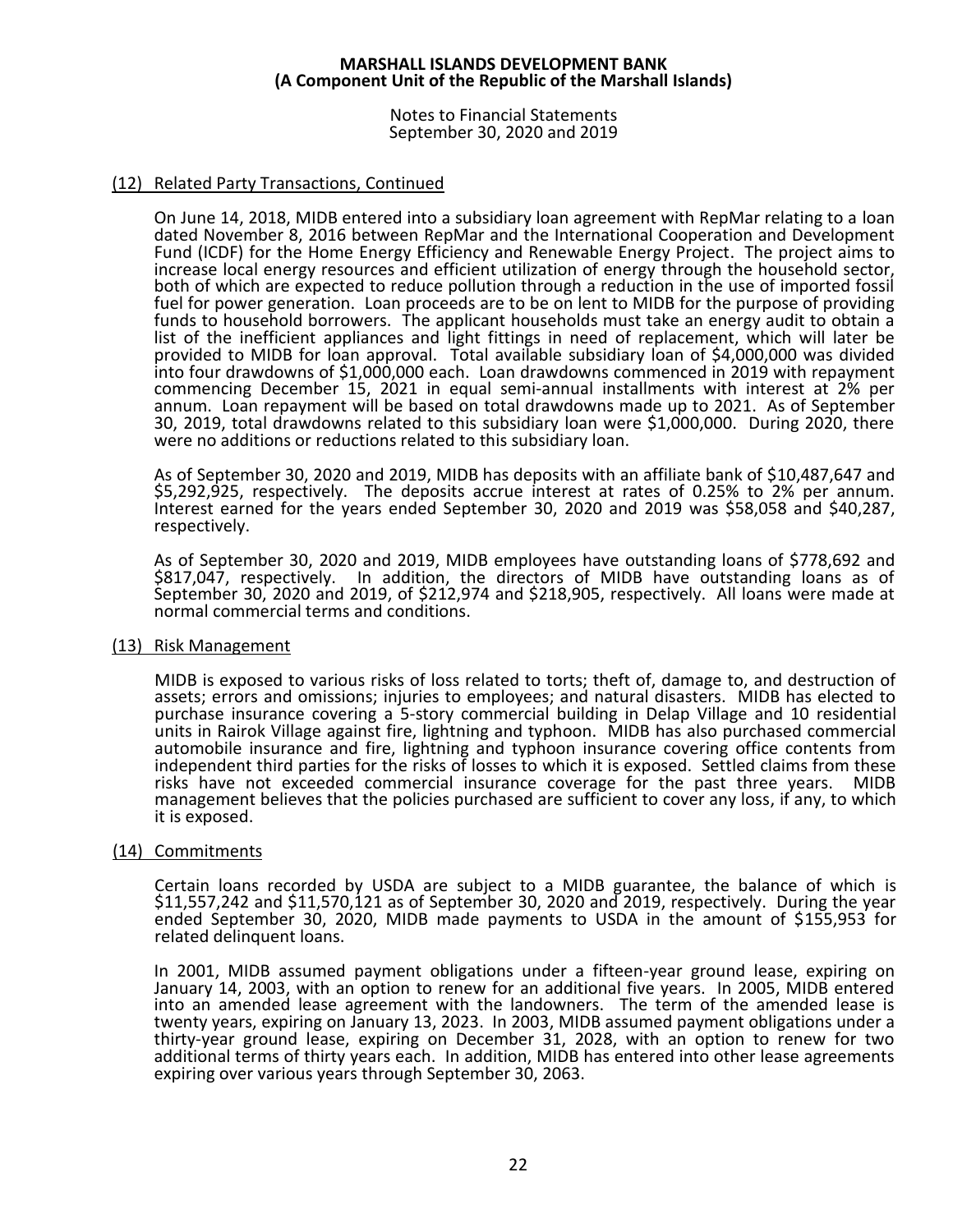Notes to Financial Statements September 30, 2020 and 2019

# (14) Commitments, Continued

Future minimum lease payments under these leases are as follows:

| Years ending<br>September 30, |          |
|-------------------------------|----------|
| 2021                          | \$27,812 |
| 2022                          | 27,812   |
| 2023                          | 24,979   |
| 2024                          | 24,104   |
| 2025                          | 24,202   |
| 2026 - 2030                   | 110,772  |
| 2031 - 2035                   | 65,510   |
| 2036 - 2040                   | 46,760   |
| 2041 - 2045                   | 33,263   |
| 2046 - 2050                   | 25,421   |
| 2051 - 2055                   | 25,421   |
| 2056 - 2060                   | 24,543   |
| 2061 - 2063                   | 10,800   |

\$471,399

MIDB has entered into several leases as lessor expiring over various years through December 31, 2025. Future minimum lease income for subsequent years ending September 30 is as follows:

| Years ending<br>September 30,                |                                                                 |
|----------------------------------------------|-----------------------------------------------------------------|
| 2021<br>2022<br>2023<br>2024<br>2025<br>2026 | Ś<br>267,348<br>198,722<br>100,689<br>72,096<br>28,824<br>2,556 |
|                                              |                                                                 |

# (15) COVID-19 Pandemic

On March 11, 2020, the World Health Organization declared the novel strain of coronavirus (COVID-19) a global pandemic and recommended the containment and mitigation measures worldwide. On October 28, 2020, one confirmed case was identified in the Marshall Islands that was subsequently isolated and contained. On November 17, 2020, an additional three cases were identified and which were isolated and contained. As of January 24, 2022, no community transmission has been identified. MIDB has determined that should community transmission occur within the Marshall Islands, it may negatively impact MIDB's business, results of operations, and financial position. While MIDB expects this matter to potentially have a negative impact on its business, results of operations, and financial position, the related financial impact cannot be reasonably estimated at this time.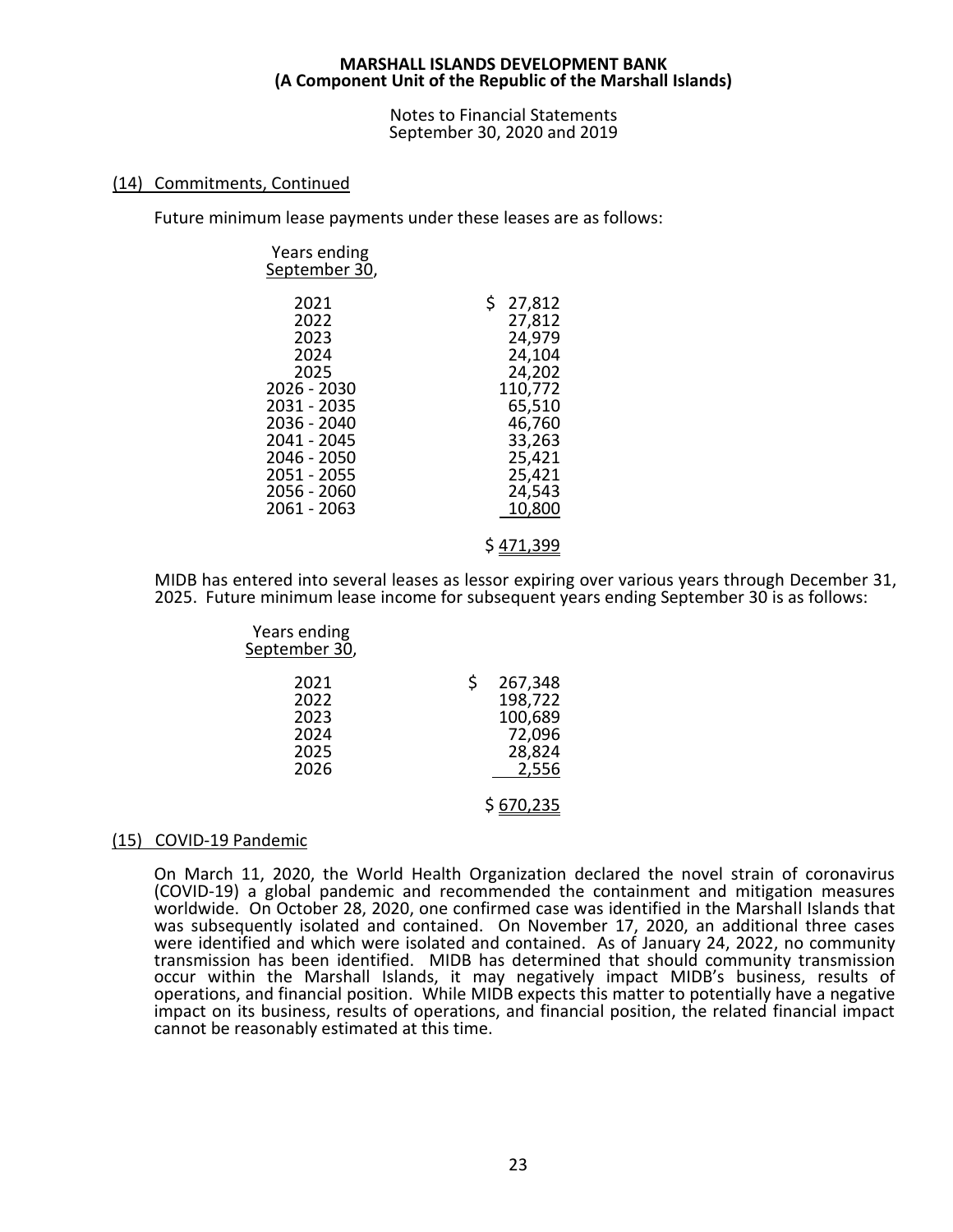# Combining Statement of Net Position September 30, 2020

| <b>ASSETS</b>                         | Marshall<br>Islands<br>Development<br><b>Bank</b> | RMI Small-<br>Medium<br>Enterprise<br>Project | <b>USDA</b><br>Self-Help<br>Housing<br>Project |    | Total      |
|---------------------------------------|---------------------------------------------------|-----------------------------------------------|------------------------------------------------|----|------------|
| Cash                                  | \$<br>7,281,825                                   | \$<br>1,510,178                               | 86,871                                         | \$ | 8,878,874  |
| Restricted cash                       | 500,012                                           |                                               |                                                |    | 500,012    |
| Certificates of deposit               | 1,537,128                                         |                                               |                                                |    | 1,537,128  |
| Investments                           | 9,452,095                                         |                                               |                                                |    | 9,452,095  |
| Receivables, net:                     |                                                   |                                               |                                                |    |            |
| Loans                                 | 20,404,185                                        | 1,860,794                                     |                                                |    | 22,264,979 |
| <b>Accrued interest</b>               | 148,133                                           | 6,998                                         |                                                |    | 155,131    |
| Other                                 | 209,233                                           |                                               | 36,668                                         |    | 245,901    |
| Due from primary government           | 2,562,806                                         |                                               |                                                |    | 2,562,806  |
| Capital assets:                       |                                                   |                                               |                                                |    |            |
| Nondepreciable capital assets         | 94,744                                            |                                               |                                                |    | 94,744     |
| Depreciable capital assets, net       | 318,563                                           |                                               | 2,207                                          |    | 320,770    |
|                                       | \$<br>42,508,724                                  | \$<br>3,377,970                               | \$<br>125,746                                  | Ś  | 46,012,440 |
| LIABILITIES AND NET POSITION          |                                                   |                                               |                                                |    |            |
| Liabilities:                          |                                                   |                                               |                                                |    |            |
| Due to primary government             | \$<br>1,000,000                                   | \$                                            | \$                                             | \$ | 1,000,000  |
| Accounts payable and accrued expenses | 61,183                                            | 79,872                                        | 130,031                                        |    | 271,086    |
| Deposits pledged                      | 1,572,416                                         | 184,018                                       | 7,476                                          |    | 1,763,910  |
| <b>Total liabilities</b>              | 2,633,599                                         | 263,890                                       | 137,507                                        |    | 3,034,996  |
| Net position:                         |                                                   |                                               |                                                |    |            |
| Net investment in capital assets      | 413,307                                           |                                               | 2,207                                          |    | 415,514    |
| Restricted                            | 500,012                                           |                                               |                                                |    | 500,012    |
| Unrestricted                          | 38,961,806                                        | 3,114,080                                     | (13,968)                                       |    | 42,061,918 |
| Total net position                    | 39,875,125                                        | 3,114,080                                     | (11, 761)                                      |    | 42,977,444 |
|                                       | \$<br>42,508,724                                  | \$<br>3,377,970                               | \$<br>125,746                                  | \$ | 46,012,440 |
|                                       |                                                   |                                               |                                                |    |            |

See accompanying independent auditors' report.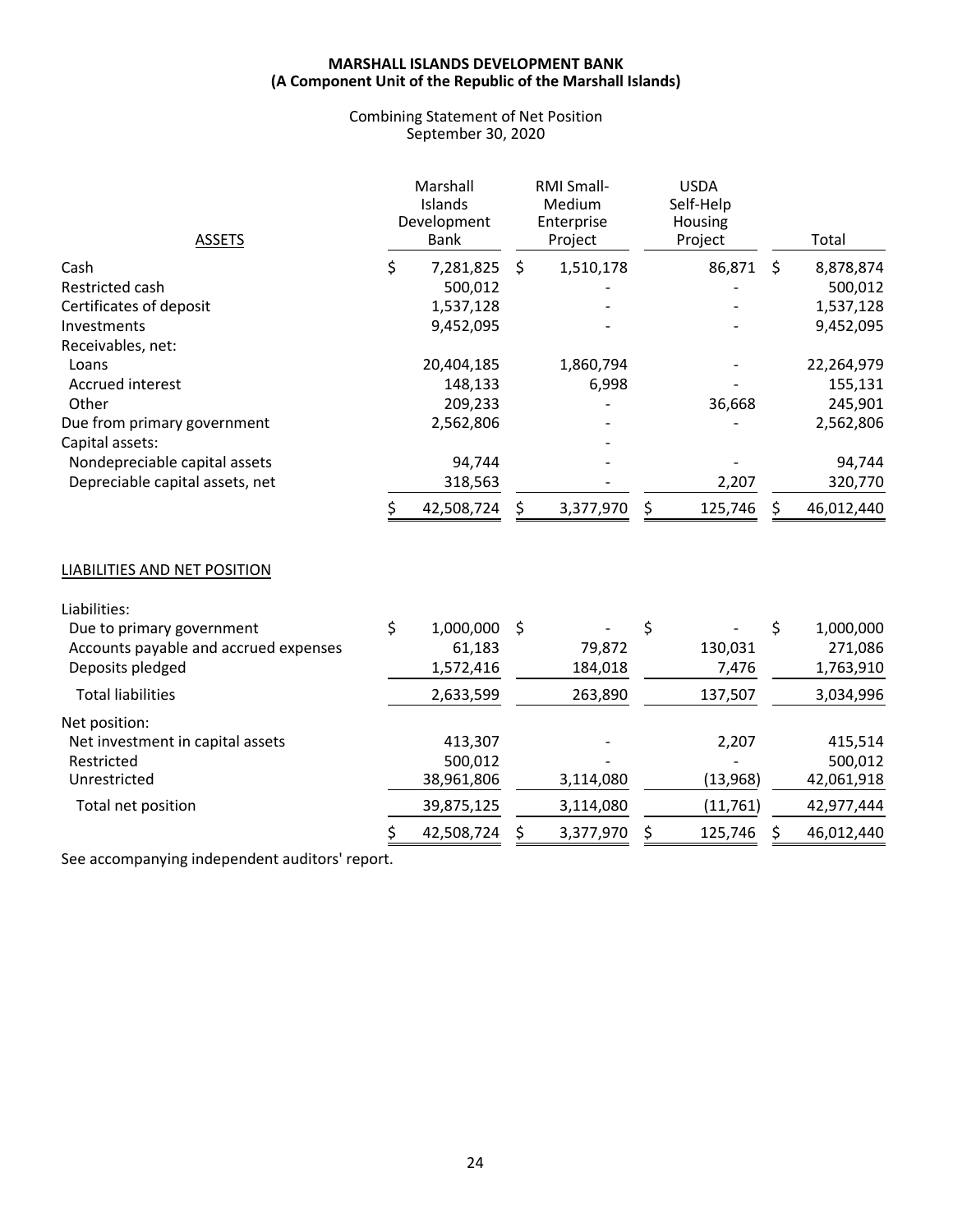# Combining Statement of Revenues, Expenses and Changes in Net Position September 30, 2020

|                                                                                                                                                                                                                                                                                                                                                                                                                        | Marshall<br>Islands<br>Development<br><b>Bank</b>                                                                                                                            | RMI Small-<br>Medium<br>Enterprises<br>Project |     | <b>USDA</b><br>Self-Help<br>Housing<br>Project                                    | Total                                                                                                                                                                        |
|------------------------------------------------------------------------------------------------------------------------------------------------------------------------------------------------------------------------------------------------------------------------------------------------------------------------------------------------------------------------------------------------------------------------|------------------------------------------------------------------------------------------------------------------------------------------------------------------------------|------------------------------------------------|-----|-----------------------------------------------------------------------------------|------------------------------------------------------------------------------------------------------------------------------------------------------------------------------|
| Operating revenues:<br>Interest income on loans<br>Rental income<br>Insurance premiums<br>Loan fees<br>Federal grants<br>Interest income on bank deposits                                                                                                                                                                                                                                                              | \$<br>2,739,315<br>368,945<br>329,531<br>296,926<br>58,020                                                                                                                   | \$<br>70,762<br>3,636                          | -\$ | 181,668<br>38                                                                     | \$<br>2,810,077<br>368,945<br>329,531<br>300,562<br>181,668<br>58,058                                                                                                        |
| Miscellaneous<br>Total operating revenues<br>Recovery of loan losses                                                                                                                                                                                                                                                                                                                                                   | 138,076<br>3,930,813<br>2,628,640                                                                                                                                            | 74,398<br>12,994                               |     | 215<br>181,921                                                                    | 138,291<br>4,187,132<br>2,641,634                                                                                                                                            |
| Net operating revenues                                                                                                                                                                                                                                                                                                                                                                                                 | 6,559,453                                                                                                                                                                    | 87,392                                         |     | 181,921                                                                           | 6,828,766                                                                                                                                                                    |
| General and administrative expenses:<br>Salaries and employee benefits<br><b>Utilities</b><br>Insurance<br>Depreciation<br>Representation<br>Communications<br>Repairs and maintenance<br>Printing, stationery and advertising<br>Professional fees<br>Travel and training<br>Land lease<br>Office and house rental<br>Impairment loss<br>Fuel<br>Promotion and donation<br><b>Taxes and licenses</b><br>Miscellaneous | 1,359,813<br>186.852<br>121,173<br>116.566<br>73.499<br>72.439<br>70.931<br>66.410<br>60,730<br>35,833<br>26,354<br>21,000<br>18,150<br>11.156<br>16.276<br>11.074<br>43,554 |                                                |     | 153,215<br>14,211<br>844<br>155<br>509<br>1,962<br>2,123<br>3,992<br>5,135<br>378 | 1,513,028<br>186,852<br>135,384<br>117,410<br>73,654<br>72,948<br>72,893<br>68,533<br>60,730<br>39,825<br>26,354<br>21,000<br>18,150<br>16,291<br>16,276<br>11,452<br>43,554 |
| Total general and administrative expenses                                                                                                                                                                                                                                                                                                                                                                              | 2,311,810                                                                                                                                                                    |                                                |     | 182,524                                                                           | 2,494,334                                                                                                                                                                    |
| Income (loss) from operations<br>Nonoperating revenues (expenses):<br>Investment earnings<br>USDA loan guarantee<br>Net nonoperating revenues<br>Change in net position                                                                                                                                                                                                                                                | 4,247,643<br>596,314<br>(155,953)<br>440,361<br>4,688,004                                                                                                                    | 87,392<br>87,392                               |     | (603)<br>(603)                                                                    | 4,334,432<br>596,314<br>(155, 953)<br>440.361<br>4,774,793                                                                                                                   |
| Net position at beginning of year                                                                                                                                                                                                                                                                                                                                                                                      | 35,187,121                                                                                                                                                                   | 3,026,688                                      |     | (11, 158)                                                                         | 38,202,651                                                                                                                                                                   |
| Net position at end of year                                                                                                                                                                                                                                                                                                                                                                                            | 39,875,125                                                                                                                                                                   | \$<br>3,114,080                                | \$  | (11, 761)                                                                         | \$<br>42,977,444                                                                                                                                                             |

See accompanying independent auditors' report.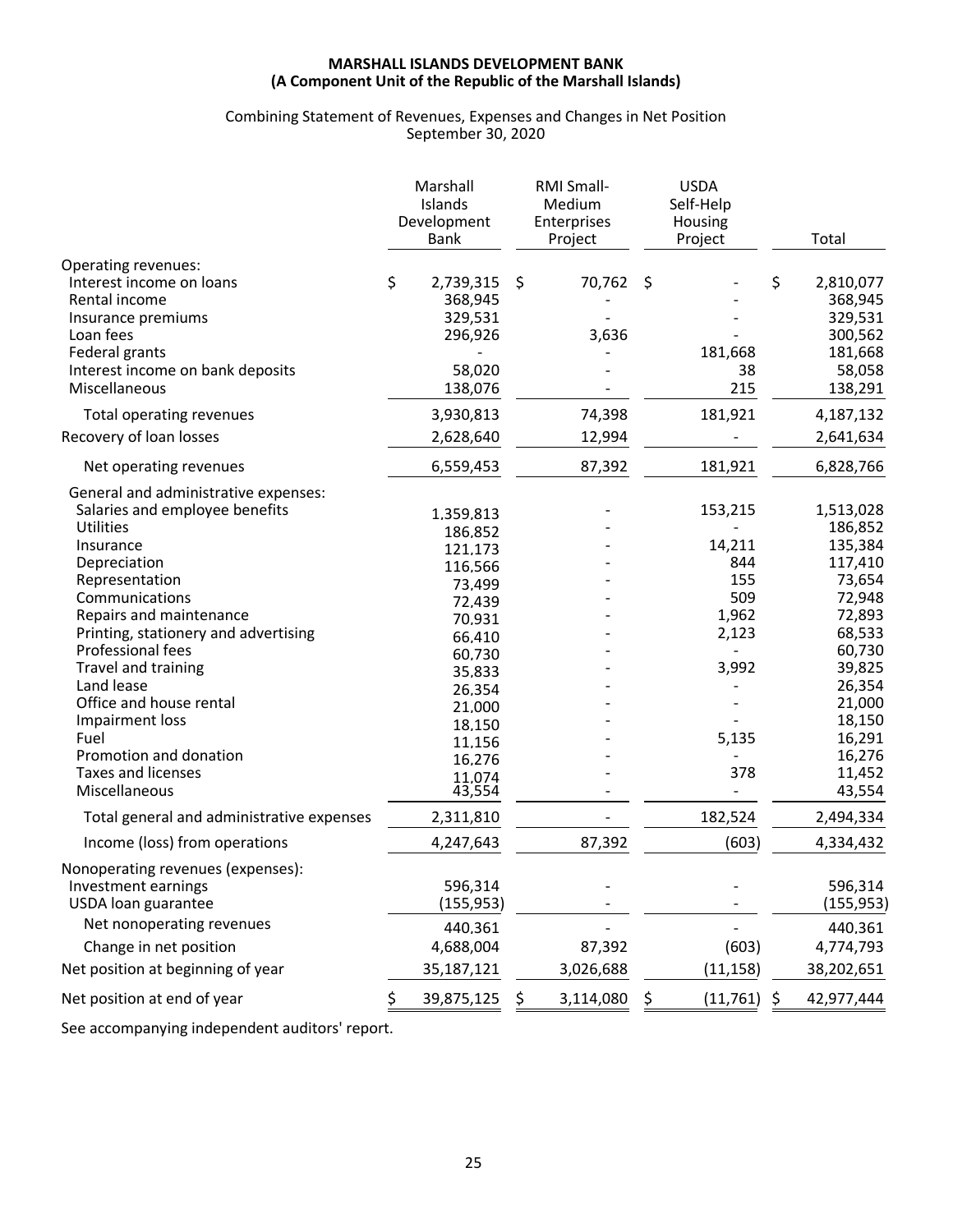Deloitte & Touche LLP 361 South Marine Corps Drive Tamuning, GU 96913-3973 USA

Tel: +1 (671) 646-3884 Fax: +1 (671) 649-4265

www.deloitte.com

#### **INDEPENDENT AUDITORS' REPORT ON INTERNAL CONTROL OVER FINANCIAL REPORTING AND ON COMPLIANCE AND OTHER MATTERS BASED ON AN AUDIT OF FINANCIAL STATEMENTS PERFORMED IN ACCORDANCE WITH** *GOVERNMENT AUDITING STANDARDS*

The Board of Directors Marshall Islands Development Bank:

We have audited, in accordance with auditing standards generally accepted in the United States of America and the standards applicable to financial audits contained in *Government Auditing Standards* issued by the Comptroller General of the United States, the financial statements of the Marshall Islands Development Bank (MIDB), which comprise the statement of net position as of September 30, 2020, and the related statements of revenues, expenses and changes in net position and of cash flows for the year then ended and the related notes to the financial statements, and have issued our report thereon dated January 24, 2022.

# **Internal Control Over Financial Reporting**

In planning and performing our audit of the financial statements, we considered MIDB's internal control over financial reporting (internal control) as a basis for designing audit procedures that are appropriate in the circumstances for the purpose of expressing our opinion on the financial statements, but not for the purpose of expressing an opinion on the effectiveness of MIDB's internal control. Accordingly, we do not express an opinion on the effectiveness of MIDB's internal control.

A *deficiency in internal control* exists when the design or operation of a control does not allow management or employees, in the normal course of performing their assigned functions, to prevent, or detect and correct, misstatements on a timely basis. A *material weakness* is a deficiency, or a combination of deficiencies, in internal control, such that there is a reasonable possibility that a material misstatement of the entity's financial statements will not be prevented, or detected and corrected on a timely basis.

Our consideration of internal control was for the limited purpose described in the first paragraph of this section and was not designed to identify all deficiencies in internal control that might be material weaknesses or significant deficiencies and therefore, material weaknesses or significant deficiencies may exist that were not identified. We did identify certain deficiencies in internal control, described in the accompanying Schedule of Findings and Responses as item 2020-001 that we consider to be material weakness.

#### **Compliance and Other Matters**

As part of obtaining reasonable assurance about whether MIDB's financial statements are free from material misstatement, we performed tests of its compliance with certain provisions of laws, regulations, contracts, and grant agreements, noncompliance with which could have a direct and material effect on the financial statements. However, providing an opinion on compliance with those provisions was not an objective of our audit, and accordingly, we do not express such an opinion. The results of our tests disclosed no instances of noncompliance or other matters that are required to be reported under *Government Auditing Standards*.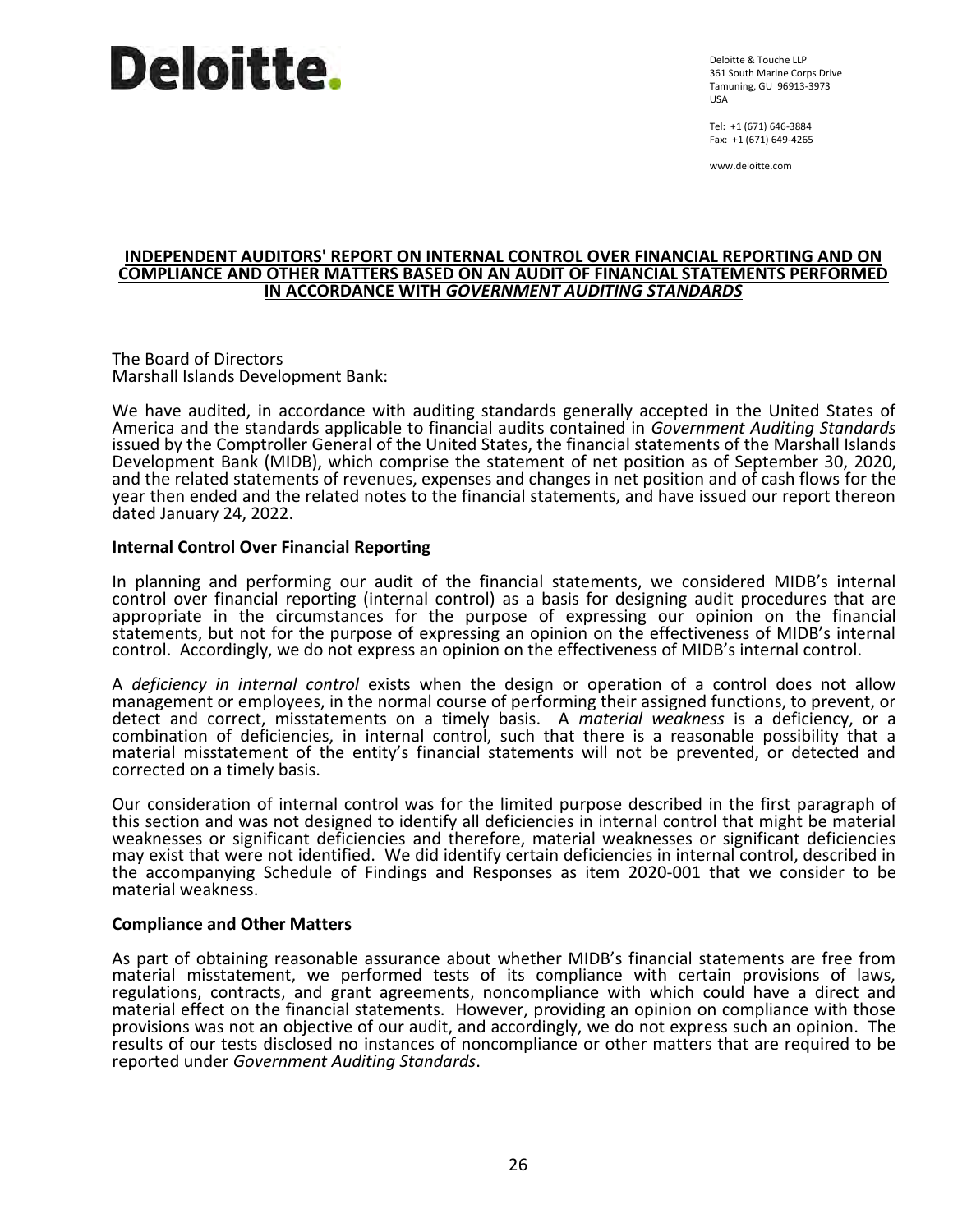# **MIDB's Response to Findings**

MIDB's response to the findings identified in our audit are described in the accompanying Schedule of Findings and Responses. MIDB's response was not subjected to the auditing procedures applied in the audit of the financial statements and, accordingly, we express no opinion on it.

# **Purpose of this Report**

The purpose of this report is solely to describe the scope of our testing of internal control and compliance and the results of that testing, and not to provide an opinion on the effectiveness of the entity's internal control or on compliance. This report is an integral part of an audit performed in accordance with *Government Auditing Standards* in considering the entity's internal control and compliance. Accordingly, this communication is not suitable for any other purpose.

Varket

January 24, 2022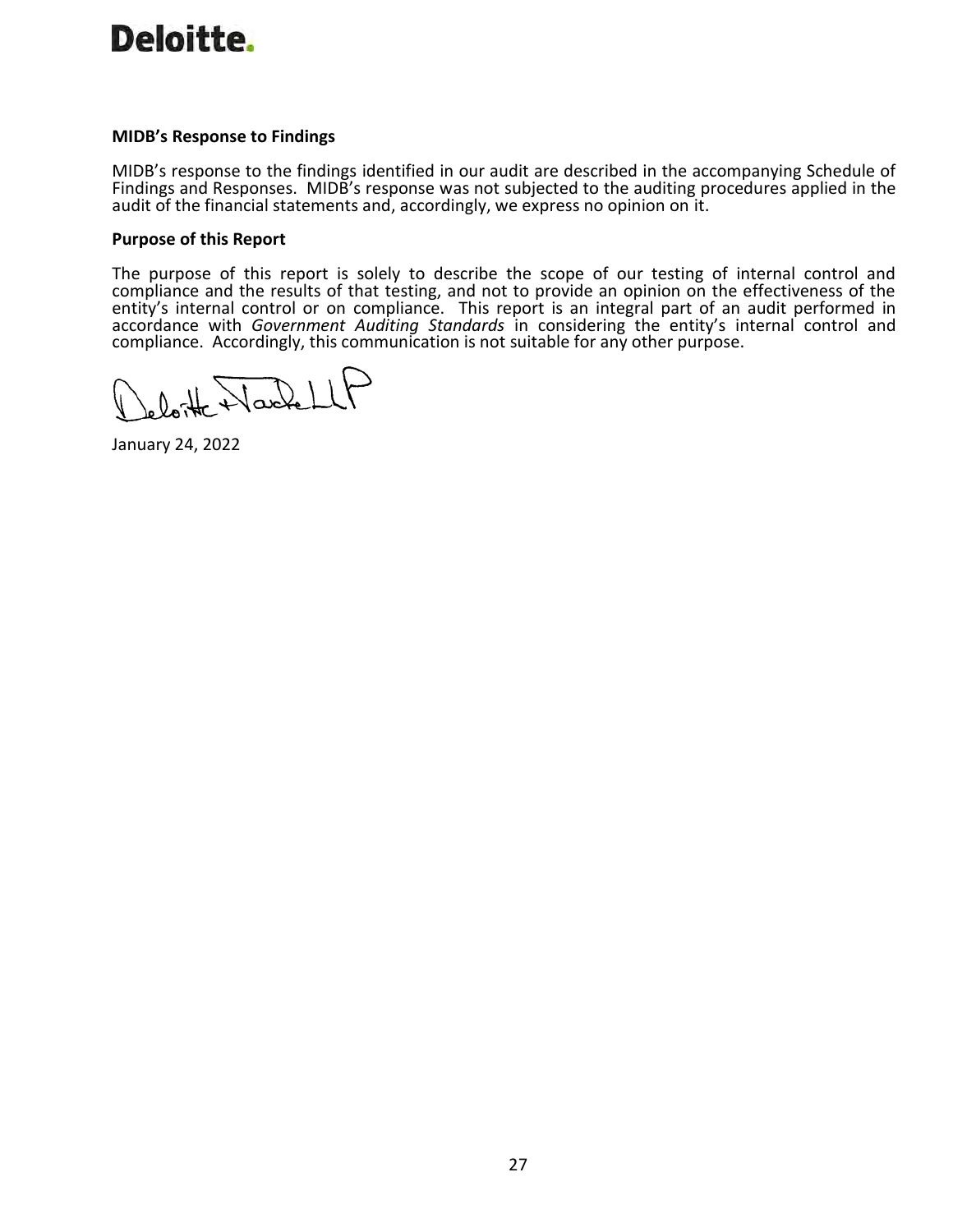Schedule of Findings and Responses Year Ended September 30, 2020

#### Finding No. 2020-001

#### Loans Receivable

Criteria: A comprehensive set of policies and procedures should be in place to govern the lending and credit administration processes, which should include, at a minimum, internal control procedures over processing loan approvals, loan boarding, completeness and accuracy of loan documentation, safeguarding pertinent loan documents and monitoring loan covenant requirements.

#### Conditions:

Tests of a representative sample of forty (40) loans revealed several matters in the design, implementation and adherence to internal controls in the lending and credit administration areas that we recommend be considered by management.

- a. One loan folder (Note no. xx864) was not provided.
- b. Thirteen loans tested (Note nos. xx983, xx845, xx428, xx806, xx157, xx608, xx954, xx229, xx654, xx187, xx021, xx242, xx465) contain information, such as loan amount, interest rate, open date, maturity date, term of loan, borrower's name, and next payment due date, that is either incomplete, with erasures and/or is not consistent throughout the loan file, i.e. promissory note, security agreement, and loan trial balance.
- c. One loan tested (Note no. xx654) has no application form in file.
- d. One loan tested (Note no. xx954) has a lesser number of required guarantors.
- e. One loan tested (Note no. xx954) has guarantee forms in file with different borrower names.
- f. Three loans tested (Note nos. xx636, xx021, xx242) had either no guarantor identification card or no guarantor pay check stubs in file.
- g. One loan tested (Note no. xx406) has no borrower check stubs in file.
- h. Three loans tested (Note nos. xx720, xx657, xx197) have missing documents in file, i.e. EIN Card, Document Checklist, Authority to Release Information, Loan Analysis Report and Listing of Real and Personal Assets for Collateral.
- i. One loan tested (Note no. xx242) has incomplete credit checks both for the borrower and coborrower.
- j. Three loans tested (Note nos. xx176, xx845, xx406) have either an allotment amount below the required periodic amortization, allotment start date is later than the required first payment due date or Notice of Salary Assignment on file is not updated.
- k. One loan tested (Note no. xx465) has a loan payment that was incorrectly posted to a savings account.
- l. Six loans tested (Note nos. xx351, xx406, xx252, xx289, xx196, xx637) in the loan trial balance have incorrect loan tagging.
- m. MIDB requires only one guarantor for a borrower who is a spouse of an MIDB employee. This was not defined in the MIDB Loan Policy.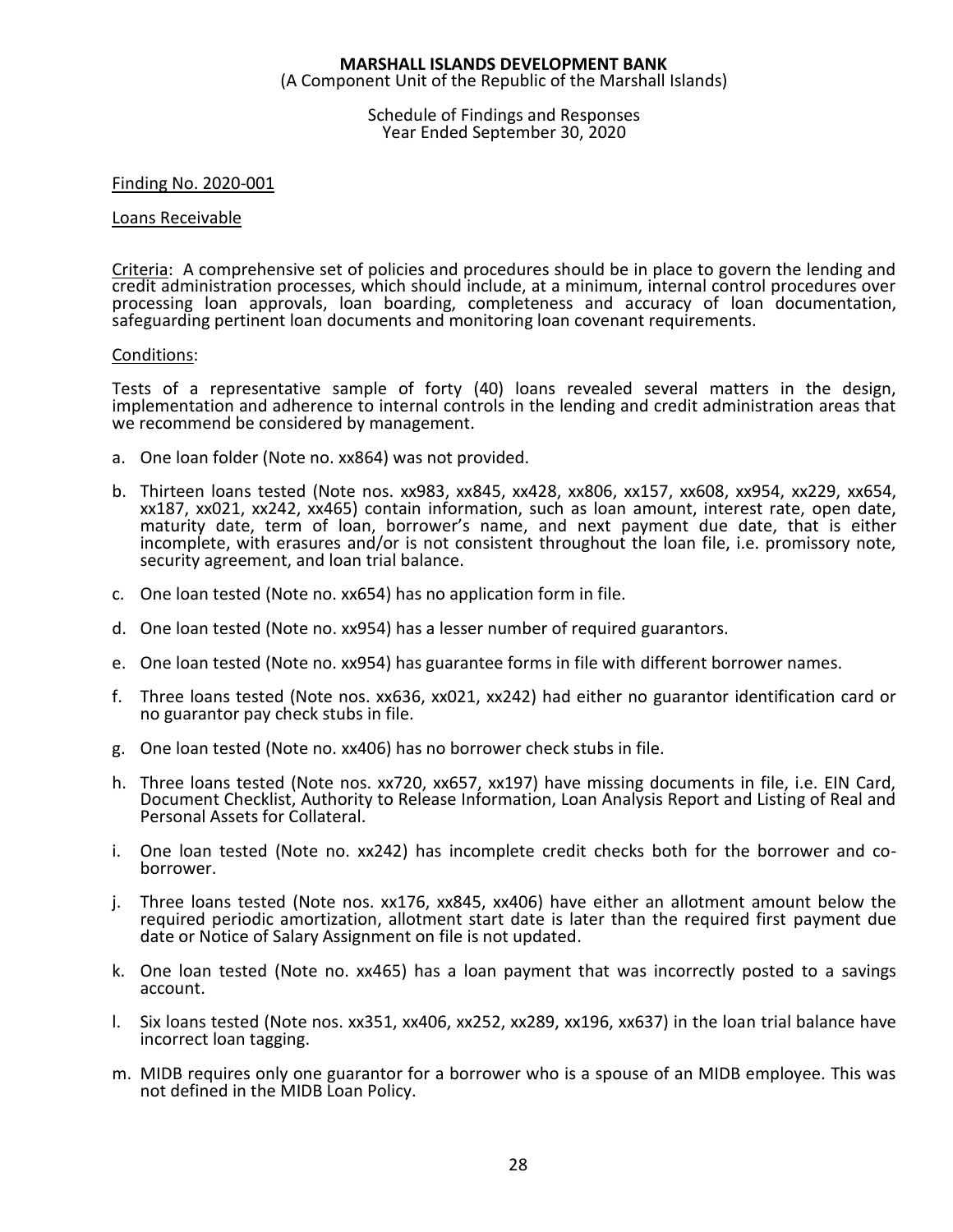#### Schedule of Findings and Responses, Continued Year Ended September 30, 2020

# Finding No. 2020-001, Continued

#### Loans Receivable, Continued

Cause: The cause of the above condition appears to be potential noncompliance with the criteria.

Effect: The effect of the above is the potential occurrence of errors in the loan portfolio. This condition also gives rise to potential losses due to insufficient safeguarding of legal documents.

Recommendation: MIDB should perform a comprehensive review of its policies and procedures and strengthen controls and monitoring of those controls.

Prior Year Status: Similar issues concerning loan documentation have been reported as a finding in the audits of MIDB for fiscal years 2007 through 2019.

Auditee Response and Corrective Action Plan: MIDB's response to the reported conditions are as follows:

- a. The Bank will ensure and made it as a requirement for all loan folders to be electronically scanned into our system on a daily basis.
- b. All thirteen loans have been corrected. Loan information such as loan amount, interest rate, open date, maturity date, term of loan, borrower's name, and next payment due date are now consistent throughout all the loan folders.
- c. The Bank will ensure that loan officers as well as borrowers strictly comply with the Bank's policies by making sure all required documents are met and completed accordingly to our Bank's loan checklist.
- d. A second guarantor has been provided by the borrower and loan file has been updated and scanned by loan officer.
- e. The file has been updated with the correct borrower and guarantors by the loan officer.
- f. The IDs for the two guarantors have been provided by the borrower to loan officer and updated the file.
- g. A borrower's check stub was not needed because borrower already included a signed notice of fund assignment which serves as replacement for borrower's check stub.
- h. All the mentioned loan documents i.e. EIN card, business plans, loan drawdown, etc., have already been secured and scanned by loan officer to the respective loans.
- i. Management will ensure that all loan documents are thoroughly reviewed and all required loan documents are met and completed.
- j. The three loans have already updated and corrected.
- k. This error has been corrected; payments that went to borrower's saving account have been transferred to borrower's loan.
- l. All loans have been properly tagged based on status of loans. Thorough reviewing of loans to ensure they are being tagged correctly will be closely monitored to avoid repeated mistake.
- m. The Bank is requiring only one guarantor for MIDB employees and spouses. The Bank will ensure that the exemption practiced will be included in the Bank's Policy.